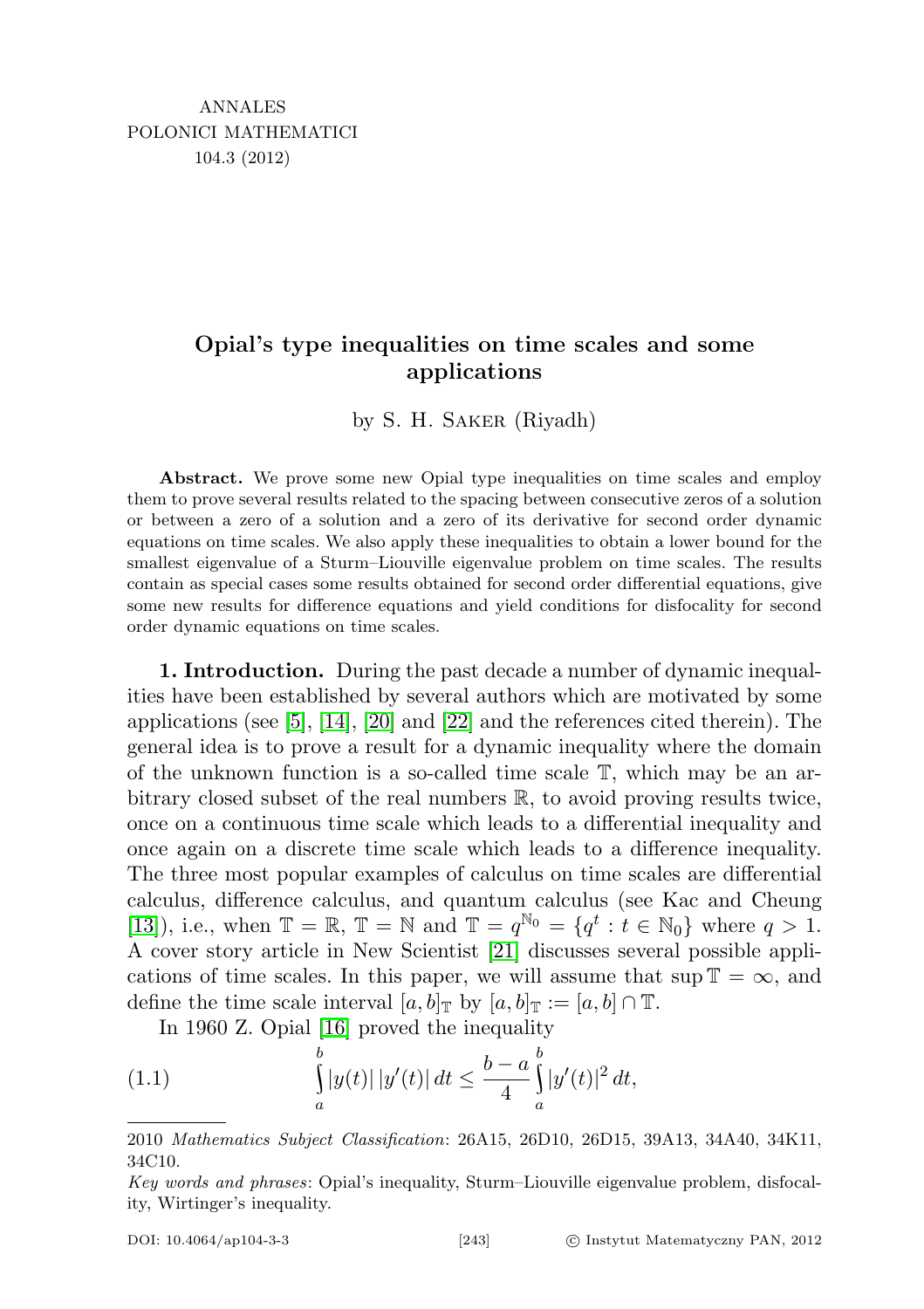where  $y(a) = y(b) = 0$  with the best constant  $(b - a)/4$ . This inequality, known in the literature as Opial's inequality, is one of the most important and fundamental integral inequalities in the qualitative analysis of properties of solutions of differential equations. Since its discovery an enormous amount of related work has been done, and many papers with new proofs, generalizations, extensions and discrete analogues have appeared. For more details, we refer the reader to the book [\[3\]](#page-17-7). Since continuous and discrete inequalities of Opial's type are important in the analysis of qualitative properties of solutions of differential and difference equations, we believe that dynamic inequalities of Opial's type on time scales will play the same role in the analysis of qualitative properties of solutions of dynamic equations. For different types of dynamic inequalities on time scales, we refer the reader to [\[1,](#page-16-0) [17,](#page-17-8) [18,](#page-17-9) [19\]](#page-17-10) and the references cited therein. In [\[5\]](#page-17-0) the authors extended [\(1.1\)](#page-0-0) to time scales and proved that if  $y:[0,b]_{\mathbb{T}}\to\mathbb{R}$  is delta differentiable with  $y(0) = 0$ , then

(1.2) 
$$
\int_{0}^{b} |y(t) + y^{\sigma}(t)| |y^{\Delta}(t)| \Delta t \leq b \int_{0}^{b} |y^{\Delta}(t)|^{2} \Delta t.
$$

They also proved that if  $r$  and  $q$  are positive rd-continuous functions on  $[0, b]_{\mathbb{T}}, \int_0^b (\Delta t/r(t)) < \infty, q$  is nonincreasing and  $y : [0, b]_{\mathbb{T}} \to \mathbb{R}$  is delta differentiable with  $y(0) = 0$ , then

<span id="page-1-0"></span>(1.3) 
$$
\int_{0}^{b} q^{\sigma}(t) |(y(t) + y^{\sigma}(t))y^{\Delta}(t)| \Delta t \leq \int_{0}^{b} \frac{\Delta t}{r(t)} \int_{0}^{b} r(t)q(t)|y^{\Delta}(t)|^{2} \Delta t.
$$

A function  $q: \mathbb{T} \to \mathbb{R}$  is said to be *right-dense continuous* (rd-continuous) provided g is continuous at right-dense points and at left-dense points in  $\mathbb{T}$ , left hand limits exist and are finite. The set of all rd-continuous functions is denoted by  $C_{\rm rd}(\mathbb{T})$ . Recently Karpuz, Kaymakçalan and Öcalan [\[14\]](#page-17-1) proved an inequality similar to [\(1.3\)](#page-1-0),

<span id="page-1-1"></span>(1.4) 
$$
\int_{a}^{b} q(t) |(y(t) + y^{\sigma}(t))y^{\Delta}(t)| \Delta t \leq K_q(a, b) \int_{a}^{b} |y^{\Delta}(t)|^2 \Delta t,
$$

where  $q \in C_{\rm rd}([a, b]_{\mathbb{T}}, \mathbb{R})$  and  $y : [a, b]_{\mathbb{T}} \to \mathbb{R}$  is delta differentiable with  $y(a) = 0$ , and

(1.5) 
$$
K_q(a,b) = \left(2\int_a^b q^2(u)(\sigma(u)-a)\Delta u\right)^{1/2}.
$$

They applied [\(1.4\)](#page-1-1) to the second order dynamic equation

<span id="page-1-2"></span>(1.6) 
$$
y^{\Delta\Delta}(t) + q(t)y^{\sigma}(t) = 0,
$$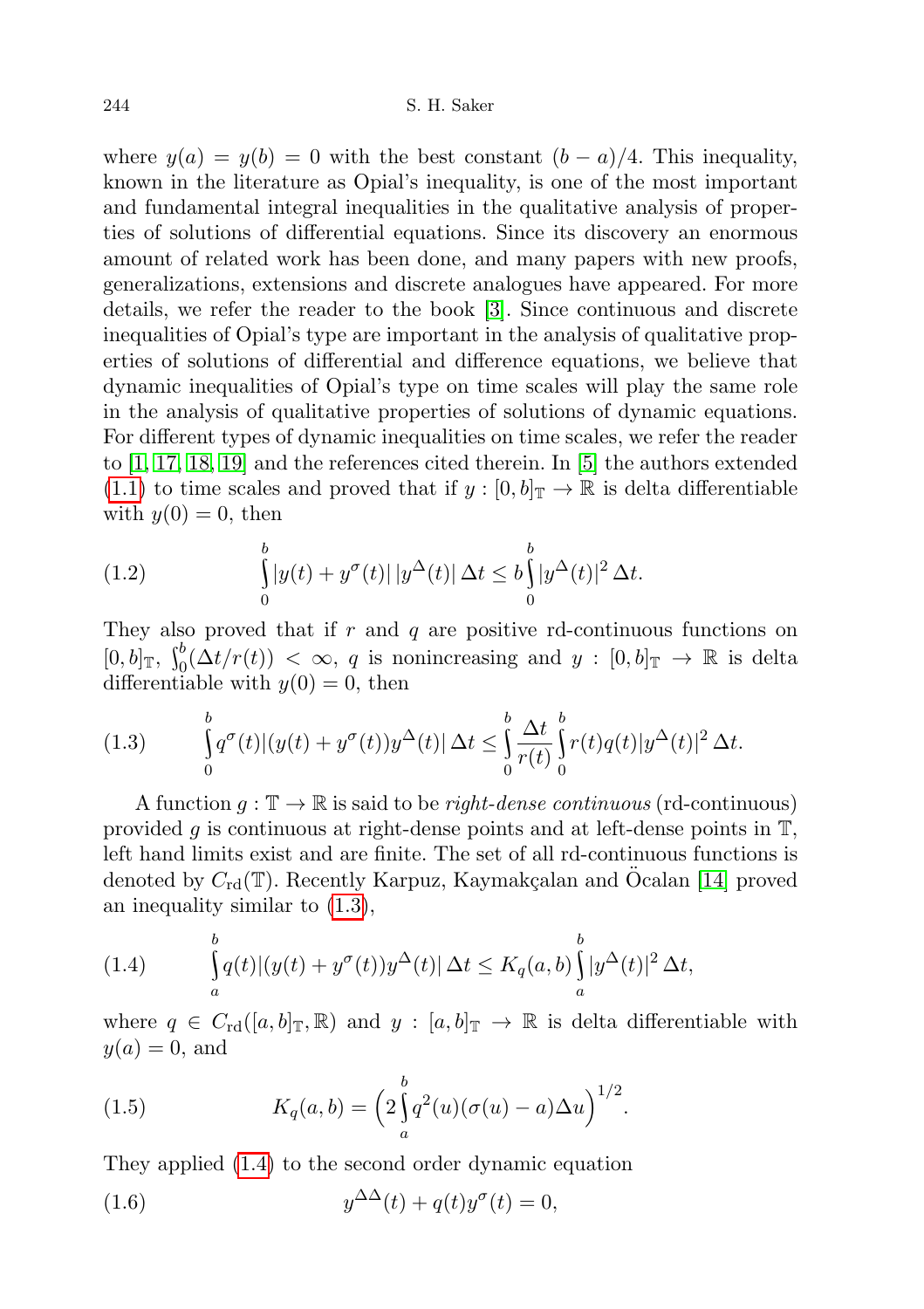and proved that if  $y(t)$  is a solution of [\(1.6\)](#page-1-2) with  $y(a) = y^{\Delta_{\sigma}}(b) = 0$ , then

$$
(1.7) \quad \left(2\int_a^{\sigma(b)} Q^2(u)(\sigma(u)-a)\Delta u\right)^{1/2} \ge 1, \quad \text{where} \quad Q(u) = \int_u^{\sigma(b)} q(t)\Delta t.
$$

One can easily see that the inequalities of Opial's type established in [\[5\]](#page-17-0) and [\[14\]](#page-17-1) cannot be applied to the general equation

<span id="page-2-0"></span>(1.8) 
$$
(r(t)y^{\Delta}(t))^{\Delta} + q(t)y^{\sigma}(t) = 0, \quad t \in [\alpha, \beta]_{\mathbb{T}},
$$

on an arbitrary time scale  $\mathbb{T}$ , where r is a positive rd-continuous function, q is an rd-continuous function and

(1.9) 
$$
\int_{\alpha}^{\beta} (1/r(t)) \Delta t < \infty \text{ and } \int_{\alpha}^{\beta} |q(t)| \Delta t < \infty.
$$

Our aim in this paper is to prove some new dynamic inequalities of Opial's type on time scales and apply these inequalities to prove several results related to the following problems:

- (i) obtain lower bounds for the spacing  $\beta \alpha$  where y is a solution of [\(1.8\)](#page-2-0) satisfying  $y(\alpha) = y^{\Delta}(\beta) = 0$  or  $y^{\Delta}(\alpha) = y(\beta) = 0$ ,
- (ii) obtain lower bounds for the spacing of generalized zeros of a solution of  $(1.8)$ , and
- (iii) obtain a lower bound for the smallest eigenvalue of the Sturm– Liouville eigenvalue problem

$$
-y^{\Delta\Delta}(t) + q(t)y^{\sigma}(t) = \lambda y^{\sigma}(t), \quad y(\alpha) = y(\beta) = 0.
$$

By a *solution* of  $(1.8)$  on an interval  $\mathbb{I}$ , we mean a nontrivial real-valued function  $y \in C_{\rm rd}(\mathbb{I})$  which has the property that  $r(t)y^{\Delta}(t) \in C_{\rm rd}^1(\mathbb{I})$  and satisfies equation [\(1.8\)](#page-2-0) on  $\mathbb{I}$ . We say that a solution y of (1.8) has a generalized zero at t if  $y(t) = 0$ , and has a *generalized zero in*  $(t, \sigma(t))$  in case  $y(t)y^{\sigma}(t) < 0$  and  $\mu(t) > 0$ . Equation [\(1.8\)](#page-2-0) is *disconjugate* on  $[t_0, b]$  if there is no nontrivial solution of [\(1.8\)](#page-2-0) with two (or more) generalized zeros in  $[t_0, b]_T$ . Equation [\(1.8\)](#page-2-0) is said to be *nonoscillatory* on  $[t_0, \infty)_T$  if there exists  $c \in [t_0, \infty)_T$  such that the equation is disconjugate on  $[c, d]_{\mathbb{T}}$  for every  $d > c$ . In the oppo-site case, [\(1.8\)](#page-2-0) is said to be *oscillatory* on  $[t_0, \infty)_T$ . Oscillation of solutions of [\(1.8\)](#page-2-0) may equivalently be defined as follows: A nontrivial solution  $y(t)$ of [\(1.8\)](#page-2-0) is called oscillatory if it has infinitely many (isolated) generalized zeros in  $[t_0, \infty)$ <sub>T</sub>; otherwise it is called nonoscillatory. So a solution  $y(t)$  of [\(1.8\)](#page-2-0) is said to be oscillatory if it is neither eventually positive nor eventually negative, otherwise it is nonoscillatory. This means that the property of oscillation or nonoscillation concerns the behavior in the neighborhood of the infinite points. We say that  $(1.8)$  is *right disfocal* (resp. *left disfocal*) on  $[\alpha, \beta]_{\mathbb{T}}$  if the solutions of [\(1.8\)](#page-2-0) such that  $y^{\Delta}(\alpha) = 0$  (resp.  $y^{\Delta}(\beta) = 0$ ) have no generalized zeros in  $[\alpha, \beta]_{\mathbb{T}}$ .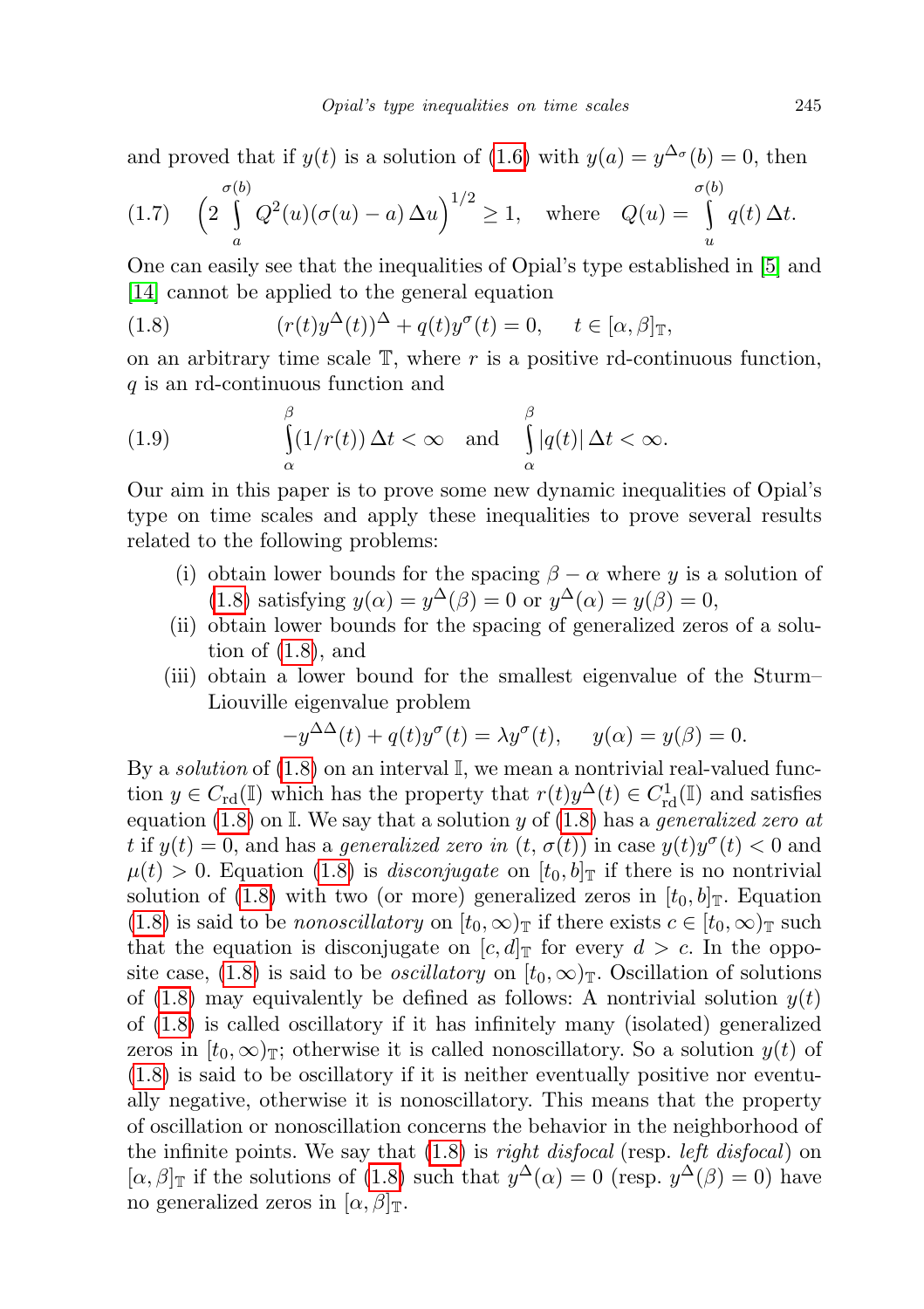246 S. H. Saker

We will frequently use the following notions and results due to Hilger [\[10\]](#page-17-11). A time scale  $\mathbb T$  is an arbitrary nonempty closed subset of the real numbers  $\mathbb R$ . The *forward jump operator* and the *backward jump operator* are defined by  $\sigma(t) := \inf\{s \in \mathbb{T} : s > t\}, \rho(t) := \sup\{s \in \mathbb{T} : s < t\}, \text{ where } \sup \emptyset = \inf \mathbb{T}.$ A point  $t \in \mathbb{T}$ , is said to be *left-dense* if  $\rho(t) = t$  and  $t > \inf \mathbb{T}$ , it is rightdense if  $\sigma(t) = t$ , it is left-scattered if  $\rho(t) < t$  and right-scattered if  $\sigma(t) > t$ . The graininess function  $\mu$  for a time scale T is defined by  $\mu(t) := \sigma(t) - t$ , and for any function  $f: \mathbb{T} \to \mathbb{R}$  the notation  $f^{\sigma}(t)$  stands for  $f(\sigma(t))$ . Fix  $t \in \mathbb{T}$  and let  $y : \mathbb{T} \to \mathbb{R}$ . Define  $y^{\Delta}(t)$  to be the number (if it exists) with the property that given any  $\epsilon > 0$  there is a neighborhood U of t with

$$
|[y(\sigma(t)) - y(s)] - y^{\Delta}(t)[\sigma(t) - s]| \le \epsilon |\sigma(t) - s| \quad \text{ for all } s \in U.
$$

In this case, we say that  $y^{\Delta}(t)$  is the (*delta*) *derivative* of y at t and that y is (delta) differentiable at t. Assume that  $q : \mathbb{T} \to \mathbb{R}$  and let  $t \in \mathbb{T}$ .

- If g is differentiable at t, then g is continuous at t.
- If g is continuous at t and t is right-scattered, then g is differentiable at t with

$$
g^{\Delta}(t) = \frac{g(\sigma(t)) - g(t)}{\mu(t)}.
$$

• If g is differentiable and t is right-dense, then

$$
g^{\Delta}(t) = \lim_{s \to t} \frac{g(t) - g(s)}{t - s}.
$$

• If g is differentiable at t, then  $g(\sigma(t)) = g(t) + \mu(t)g^{\Delta}(t)$ .

We will refer to the (delta) integral which we can define as follows: If  $G^{\Delta}(t) = g(t)$ , then the *Cauchy* (*delta*) integral of g is defined by  $\int_a^t g(s) \Delta s :=$  $G(t) - G(a)$ . It can be shown (see [\[6\]](#page-17-12)) that if  $g \in C_{\rm rd}(\mathbb{T})$ , then the Cauchy integral  $G(t) := \int_{t_0}^t g(s) \, \Delta s$  exists for all  $t_0 \in \mathbb{T}$ , and satisfies  $G^{\Delta}(t) = g(t)$ ,  $t \in \mathbb{T}$ . The integration on discrete time scales is defined by  $\int_a^b f(t) \Delta t =$  $\sum_{t\in[a,b)} \mu(t) f(t)$ . For more details of the analysis on time scales, we refer the reader to the two books by Bohner and Peterson [\[6,](#page-17-12) [7\]](#page-17-13) which summarize and organize much of the time scale calculus.

The rest of the paper is organized as follows: In Section 2, we will prove some new inequalities of Opial's type by making use of the Cauchy–Schwarz inequality ([\[6,](#page-17-12) Theorem 5.15]) on time scales and a simple consequence of Keller's chain rule. In Section 3, we will apply these inequalities to prove several results related to problems (i)–(iii) above. In particular, we obtain some results different from those in [\[14\]](#page-17-1). Also when  $\mathbb{T} = \mathbb{R}$  some of our results reduce to those of Harris and Kong [\[9\]](#page-17-14) and Brown and Hinton [\[8\]](#page-17-15); when  $\mathbb{T} = \mathbb{N}$  our results are new for second order difference equations. Of particular interest in this paper is the case when  $q$  is oscillatory.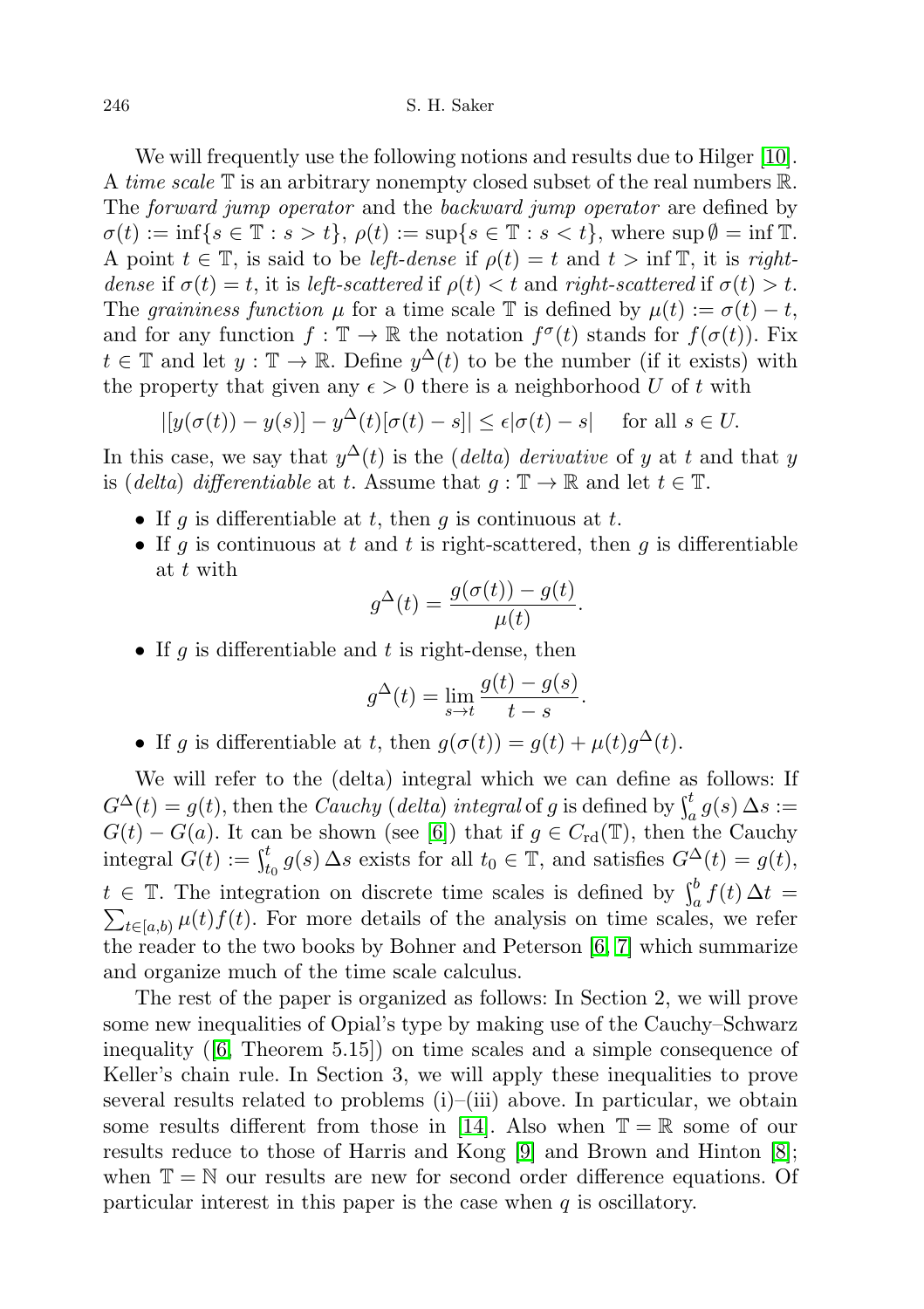2. Opial's type inequalities. In this section, we prove some new inequalities of Opial's type on time scales. This will be done by making use of the Cauchy–Schwarz inequality ([\[6,](#page-17-12) Theorem 5.15])

<span id="page-4-0"></span>(2.1) 
$$
\int_{a}^{b} |f(t)g(t)| \, \Delta t \leq \left[ \int_{a}^{b} |f(t)|^{2} \, \Delta t \right]^{1/2} \left[ \int_{a}^{b} |g(t)|^{2} \, \Delta t \right]^{1/2},
$$

where  $a, b \in \mathbb{T}$  and  $f, g \in C_{\text{rd}}(\mathbb{I}, \mathbb{R})$  and the formula

<span id="page-4-2"></span>(2.2) 
$$
(y^{\beta}(t))^{\Delta} = \beta \int_{0}^{1} [hy^{\sigma}(t) + (1-h)y(t)]^{\beta-1} dh y^{\Delta}(t) \text{ for } \beta > 0,
$$

which is a simple consequence of Keller's chain rule [\[6,](#page-17-12) Theorem 1.90].

THEOREM 1. Let  $\mathbb T$  be a time scale with  $a, X \in \mathbb T$ . Assume that  $s \in \mathbb T$  $C_{\rm rd}([a, X]_{\mathbb{T}}, \mathbb{R})$  and r is a positive rd-continuous function on  $(a, X)_{\mathbb{T}}$  such that  $\int_a^X r^{-1}(t) \, \Delta t < \infty$ . If  $y : [a, X]_{\mathbb{T}} \to \mathbb{R}$  is delta differentiable with  $y(a) = 0$ and  $y^{\Delta}$  does not change sign in  $(a, X)_{\mathbb{T}}$ , then

<span id="page-4-3"></span>(2.3) 
$$
\int_{a}^{X} s(x)|y(x) + y^{\sigma}(x)| |y^{\Delta}(x)| \Delta x \le K_1(a, X) \int_{a}^{X} r(x)|y^{\Delta}(x)|^2 \Delta x,
$$

where

$$
(2.4) \qquad K_1(a,X) = \sqrt{2} \left( \int_a^X \frac{s^2(x)}{r(x)} \left( \int_a^x \frac{\Delta t}{r(t)} \right) \Delta x \right)^{1/2} + \sup_{a \le x \le X} \mu(x) \frac{|s(x)|}{r(x)}.
$$

*Proof.* Since  $y^{\Delta}(t)$  does not change sign in  $(a, X)_{\mathbb{T}}$ , we have

$$
|y(x)| = \int_{a}^{x} |y^{\Delta}(t)| \, \Delta t \quad \text{for } x \in [a, X]_{\mathbb{T}}.
$$

This implies that

$$
|y(x)| = \int_{a}^{x} \frac{1}{\sqrt{r(t)}} \sqrt{r(t)} |y^{\Delta}(t)| \Delta t.
$$

It follows by the Cauchy–Schwarz inequality [\(2.1\)](#page-4-0) with

$$
f(t) = \frac{1}{\sqrt{r(t)}}, \quad g(t) = \sqrt{r(t)} |y^{\Delta}(t)|
$$

that

<span id="page-4-1"></span>
$$
\int_{a}^{x} |y^{\Delta}(t)| \, \Delta t \le \left(\int_{a}^{x} \frac{1}{r(t)} \, \Delta t\right)^{1/2} \left(\int_{a}^{x} r(t) |y^{\Delta}(t)|^{2} \, \Delta t\right)^{1/2}.
$$

Then, for  $a \leq x \leq X$  (noting  $y(a) = 0$ ), we get

(2.5) 
$$
|y(x)| \leq \left(\int_a^x \frac{1}{r(t)} \Delta t\right)^{1/2} \left(\int_a^x r(t) |y^{\Delta}(t)|^2 \Delta t\right)^{1/2}.
$$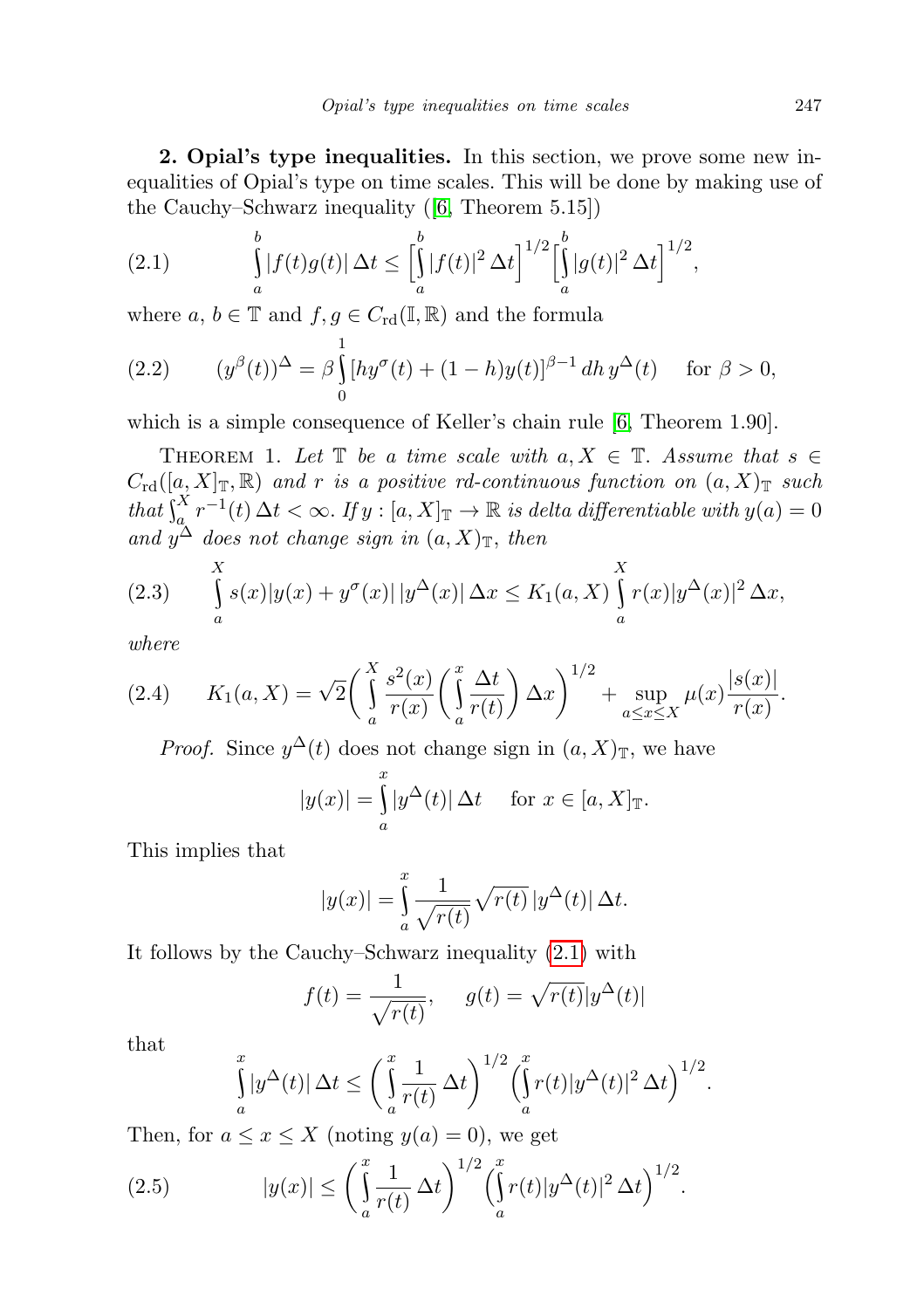Since  $y^{\sigma} = y + \mu y^{\Delta}$ , we have (2.6)  $y(x) + y^{\sigma}(x) = 2y(x) + \mu y^{\Delta}(x)$ .

Setting

<span id="page-5-3"></span>(2.7) 
$$
z(x) := \int_{a}^{x} r(t) |y^{\Delta}(t)|^2 \Delta t,
$$

we see that  $z(a) = 0$ , and

<span id="page-5-2"></span>(2.8) 
$$
z^{\Delta}(x) = r(x)|y^{\Delta}(x)|^2 > 0.
$$

From this, we get

<span id="page-5-0"></span>(2.9) 
$$
|y^{\Delta}(x)|^2 = \frac{z^{\Delta}(x)}{r(x)}
$$
 and  $|y^{\Delta}(x)| = \left(\frac{z^{\Delta}(x)}{r(x)}\right)^{1/2}$ .

From  $(2.5)$ – $(2.9)$ , we have

$$
s(x)|y(x) + y^{\sigma}(x)||y^{\Delta}(x)|
$$
  
\n
$$
\leq 2|s(x)||y(x)||y^{\Delta}(x)| + \mu(x)s(x)|y^{\Delta}|^{2}
$$
  
\n
$$
\leq 2|s(x)|\left(\frac{1}{r(x)}\right)^{1/2} \left(\int_{a}^{x} \frac{1}{r(t)} \Delta t\right)^{1/2} (z(x))^{1/2} (z^{\Delta}(x))^{1/2}
$$
  
\n
$$
+ \mu(x)|s(x)| \frac{z^{\Delta}(x)}{r(x)}.
$$

This implies that

<span id="page-5-1"></span>
$$
(2.10) \int_{a}^{X} s(x)|y(x) + y^{\sigma}(x)||y^{\Delta}(x)| \Delta x
$$
  
\n
$$
\leq 2 \int_{a}^{X} |s(x)| \left(\frac{1}{r(x)}\right)^{1/2} \left(\int_{a}^{x} \frac{1}{r(t)} \Delta t\right)^{1/2} (z(x))^{1/2} (z^{\Delta}(x))^{1/2} \Delta x
$$
  
\n
$$
+ \int_{a}^{X} \mu(x) \frac{|s(x)|}{r(x)} z^{\Delta}(x) \Delta x
$$
  
\n
$$
\leq 2 \int_{a}^{X} |s(x)| \left(\frac{1}{r(x)}\right)^{1/2} \left(\int_{a}^{x} \frac{1}{r(t)} \Delta t\right)^{1/2} (z(x))^{1/2} (z^{\Delta}(x))^{1/2} \Delta x
$$
  
\n
$$
+ \max_{a \leq x \leq X} \left(\mu(x) \frac{|s(x)|}{r(x)}\right) \int_{a}^{X} z^{\Delta}(x) \Delta x.
$$

Supposing that the integrals in [\(2.10\)](#page-5-1) exist and again applying the Cauchy– Schwarz inequality [\(2.1\)](#page-4-0) to the first integral on the right hand side, we have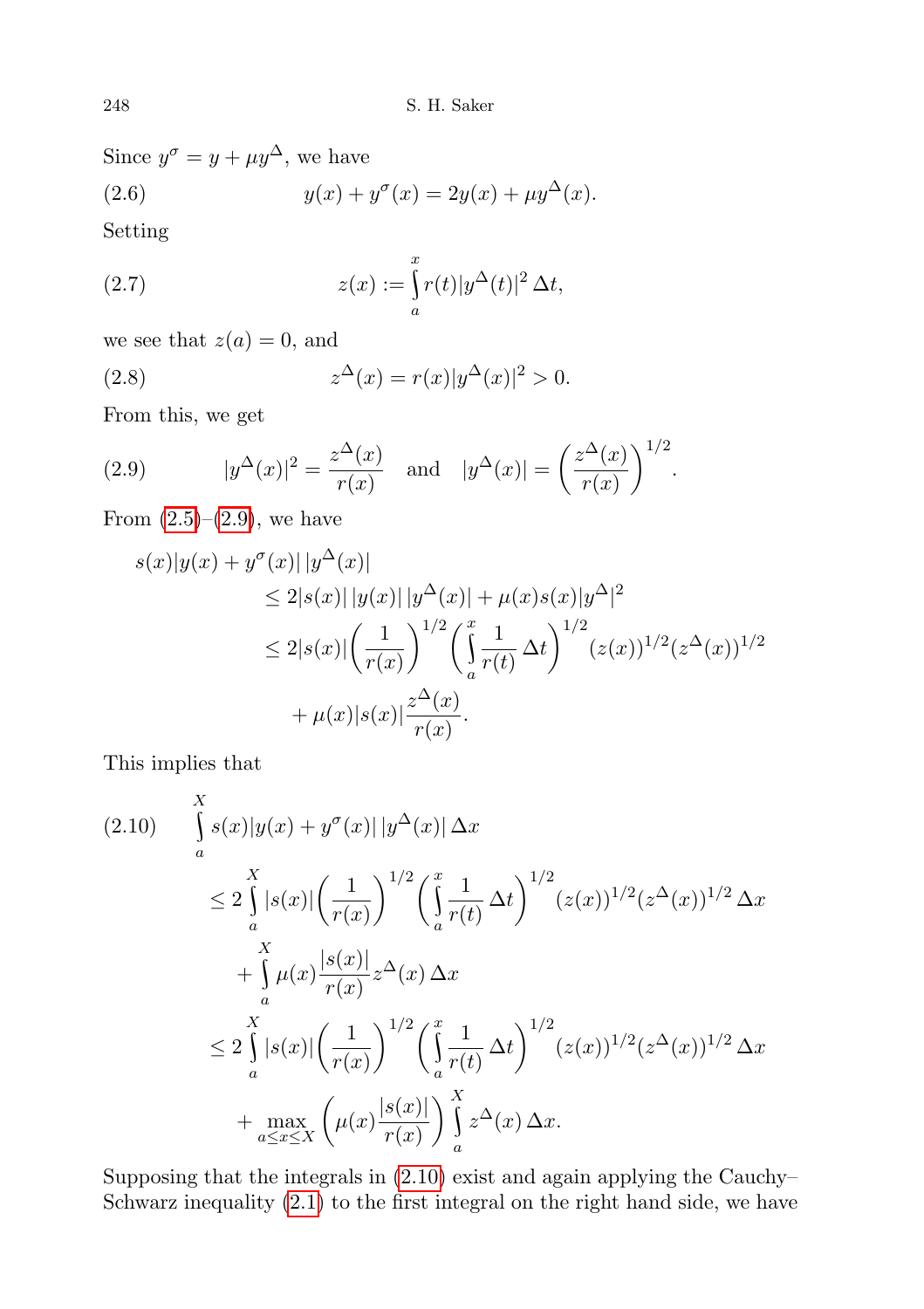<span id="page-6-1"></span>
$$
(2.11) \int_{a}^{X} s(x)|y(x) + y^{\sigma}(x)| |y^{\Delta}(x)| \Delta x
$$
  
\n
$$
\leq 2\left(\int_{a}^{X} s^{2}(x) \frac{1}{r(x)} \left(\int_{a}^{x} \frac{1}{r(t)} \Delta t\right) \Delta x\right)^{1/2} \left(\int_{a}^{X} z(x) z^{\Delta}(x) \Delta x\right)^{1/2}
$$
  
\n
$$
+ \sup_{a \leq x \leq X} \left(\mu(x) \frac{|s(x)|}{r(x)}\right) \int_{a}^{X} z^{\Delta}(x) \Delta x.
$$

From  $(2.8)$ , and the chain rule  $(2.2)$ , we obtain

<span id="page-6-0"></span>
$$
(2.12)\qquad \qquad 2z(x)z^{\Delta}(x)\leq (z^2(x))^{\Delta}.
$$

Substituting [\(2.12\)](#page-6-0) into [\(2.11\)](#page-6-1) and using the fact that  $z(a) = 0$ , we see that

$$
\int_{a}^{X} s(x)|y(x) + y^{\sigma}(x)||y^{\Delta}(x)| \Delta x
$$
\n
$$
\leq 2\left(\int_{a}^{X} s^{2}(x)\frac{1}{r(x)}\left(\int_{a}^{x}\frac{1}{r(t)}\Delta t\right)^{2}\Delta x\right)^{1/2}\left(\frac{1}{2}\right)^{1/2}\left(\int_{a}^{X}(z^{2}(t))^{\Delta}\Delta t\right)^{1/2}
$$
\n
$$
= \sqrt{2}\left(\int_{a}^{X} s^{2}(x)\frac{1}{r(x)}\left(\int_{a}^{x}\frac{1}{r(t)}\Delta t\right)\Delta x\right)^{1/2}z(X) + \sup_{a \leq x \leq X}\left(\mu(x)\frac{|s(x)|}{r(x)}\right)z(X).
$$

Using  $(2.7)$ , we obtain  $(2.3)$ .

We omit the proof of the following theorem, since it is similar to the proof of Theorem 1, with  $[a, X]_{\mathbb{T}}$  replaced by  $[b, X]_{\mathbb{T}}$  and  $|y(x)| = \int_x^b |y^{\Delta}(t)| \Delta t$ .

THEOREM 2. Let  $\mathbb T$  be a time scale with  $X, b \in \mathbb T$ . Assume that  $s \in \mathbb T$  $C_{\rm rd}([a, X]_{\mathbb{T}}, \mathbb{R})$  and r is a positive rd-continuous function on  $(a, X)_{\mathbb{T}}$  such that  $\int_{a_1}^{X} r^{-1}(t) \, \Delta t < \infty$ . If  $y : [X, b]_{\mathbb{T}} \to \mathbb{R}$  is delta differentiable with  $y(b) = 0$ and  $y^{\Delta}$  does not change sign in  $(X, b)$ <sub>T</sub>, then

(2.13) 
$$
\int_{X}^{b} s(x)|y(x) + y^{\sigma}(x)| |y^{\Delta}(x)| \Delta x \le K_2(X,b) \int_{X}^{b} r(x)|y^{\Delta}(x)|^2 \Delta x,
$$

where

$$
(2.14) \t K_2(X,b) = \sqrt{2} \left( \int_X^b \frac{s^2(x)}{r(x)} \left( \int_x^b \frac{\Delta t}{r(t)} \right) \Delta x \right)^{1/2} + \sup_{X \le x \le b} \mu(x) \frac{|s(x)|}{r(x)}.
$$

In the following, we assume that there exists  $h \in (a, b)$  which is the unique solution of the equation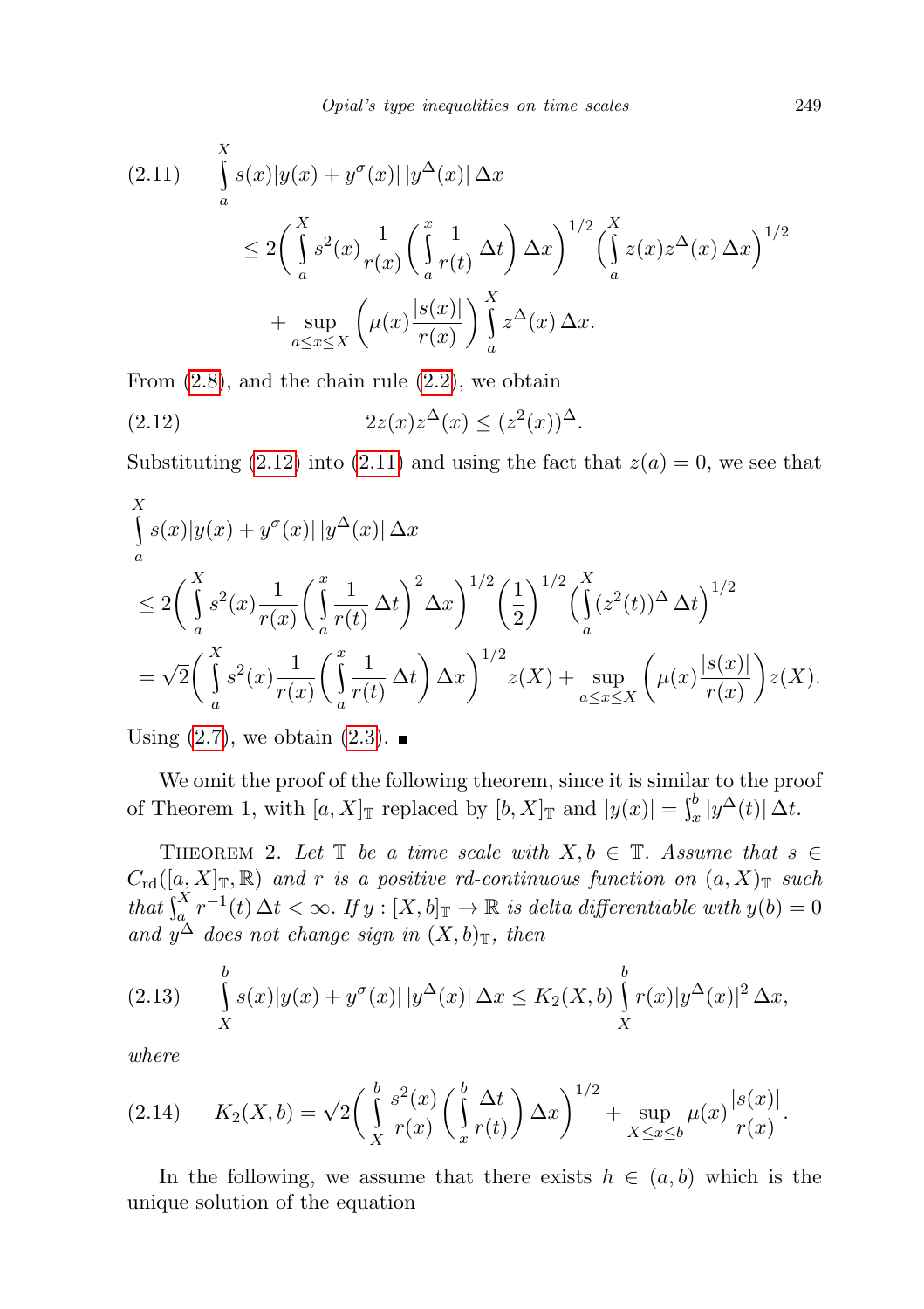250 S. H. Saker

<span id="page-7-0"></span>(2.15) 
$$
K(a,b) = K_1(a,h) = K_2(h,b) < \infty,
$$

where  $K_1(a, h)$  and  $K_2(h, b)$  are defined in Theorems 1 and 2, and establish a new inequality of Opial's type when  $y(a) = 0 = y(b)$ .

THEOREM 3. Let  $\mathbb T$  be a time scale with  $a, b \in \mathbb T$ . Assume that  $s \in \mathbb T$  $C_{\rm rd}([a, b]_{\mathbb{T}}, \mathbb{R})$  and r is a positive rd-continuous function on  $[a, b]_{\mathbb{T}}$  such that  $\int_a^b r^{-1}(t) \, \Delta t \, < \infty$ . If  $y : [a, b]_{\mathbb{T}} \to \mathbb{R}$  is delta differentiable with  $y(a) = 0$  $y(b)$  and  $y^{\Delta}$  does not change sign in  $(a, b)_{\mathbb{T}}$ , then

<span id="page-7-4"></span>(2.16) 
$$
\int_{a}^{b} s(x)|y(x) + y^{\sigma}(x)| |y^{\Delta}(x)| \Delta x \leq K(a, b) \int_{a}^{b} r(x)|y^{\Delta}(x)|^{2} \Delta x,
$$

where  $K(a, b)$  is as in  $(2.15)$  $(2.15)$ .

Proof. Since b<br>( a  $s(x)|y(x) + y^{\sigma}(x)||y^{\Delta}(x)| \Delta x =$  $\overline{\Lambda}$ a  $s(x)|y(x) + y^{\sigma}(x)| |y^{\Delta}(x)| \Delta x$  $+$ b<br>( X  $s(x)|y(x) + y^{\sigma}(x)||y^{\Delta}(x)| \Delta x,$ 

the rest of the proof is a combination of Theorems 1 and 2; we omit the details.

Setting  $r = s$  in Theorems 1 and 2 give us the following results.

COROLLARY 4. Let  $\mathbb T$  be a time scale with  $a, X \in \mathbb T$ , and let r be a positive rd-continuous function on  $[a, X]_{\mathbb{T}}$  such that  $\int_a^X r^{-1}(t) \, \Delta t \, < \infty$ . If  $y:[a, X]_{\mathbb{T}} \to \mathbb{R}$  is delta differentiable with  $y(a) = 0$  and  $y^{\Delta}$  does not change sign in  $(a, X)_{\mathbb{T}}$ , then

<span id="page-7-2"></span>
$$
(2.17) \qquad \int_{a}^{X} r(x)|y(x) + y^{\sigma}(x)| \, |y^{\Delta}(x)| \, \Delta x \leq K_1^*(a, X) \int_{a}^{X} r(x)|y^{\Delta}(x)|^2 \, \Delta x,
$$

where

<span id="page-7-3"></span>(2.18) 
$$
K_1^*(a, X) = \sqrt{2} \left( \int_a^X r(x) \left( \int_a^x \frac{\Delta t}{r(t)} \right) \Delta x \right)^{1/2} + \sup_{a \le x \le X} \mu(x).
$$

COROLLARY 5. Let  $\mathbb T$  be a time scale with  $X, b \in \mathbb T$ , and let r be a positive rd-continuous function on  $(X, b)$ <sub>T</sub> such that  $\int_X^b r^{-1}(t) \, \Delta t < \infty$ . If  $y : [X, b]_{\mathbb{T}} \to \mathbb{R}$  is delta differentiable with  $y(b) = 0$  and  $y^{\Delta}$  does not change sign in  $(X, b)$ <sub>T</sub>, then

<span id="page-7-1"></span>(2.19) 
$$
\int_{X}^{b} r(x)|y(x) + y^{\sigma}(x)| |y^{\Delta}(x)| \Delta x \leq K_{2}^{*}(X,b) \int_{X}^{b} r(x)|y^{\Delta}(x)|^{2} \Delta x,
$$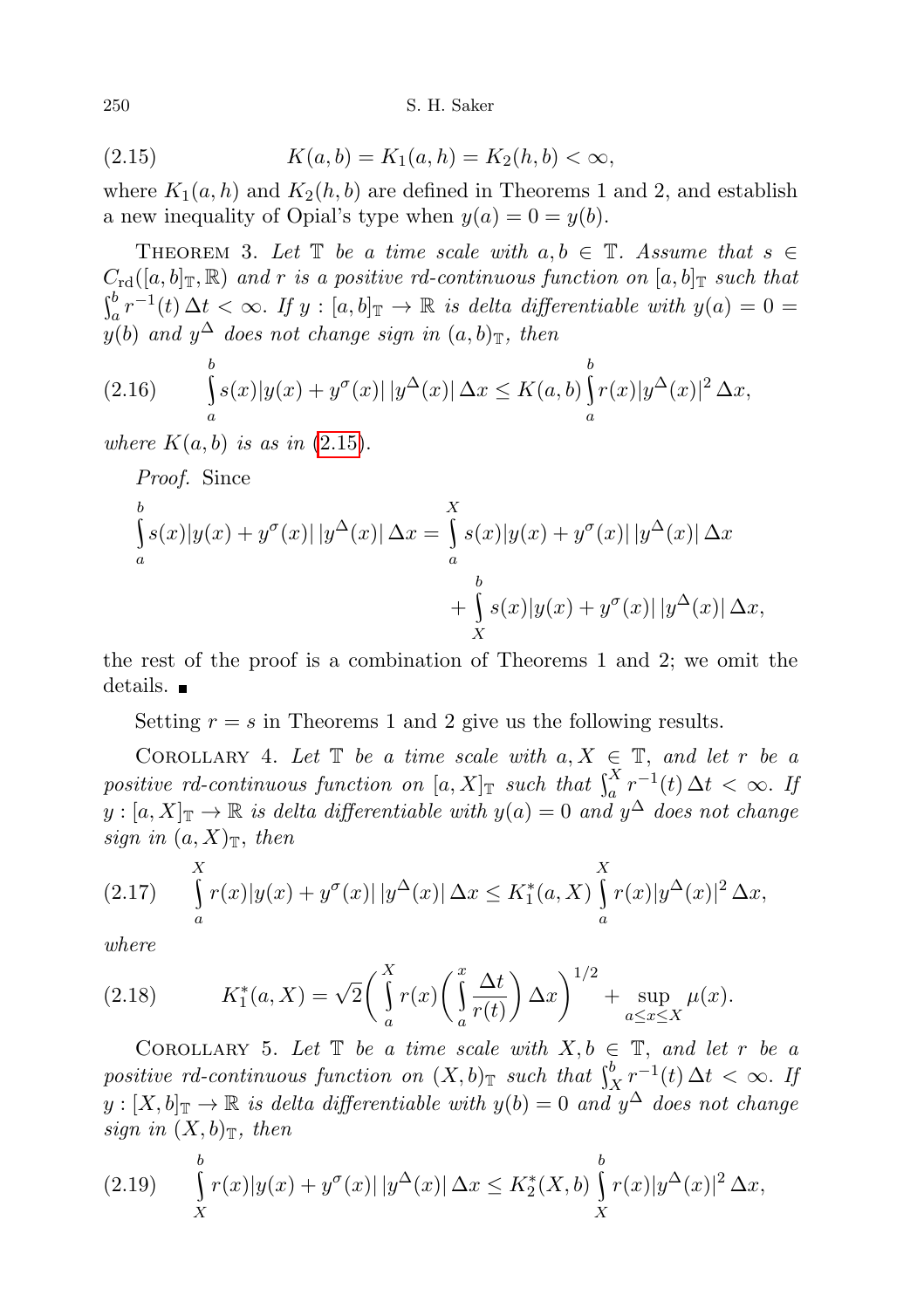where

(2.20) 
$$
K_2^*(X,b) = \sqrt{2} \left( \int_X^b r(x) \left( \int_x^b \frac{\Delta t}{r(t)} \right) \Delta x \right)^{1/2} + \sup_{X \le x \le b} \mu(x).
$$

Now assume that there exists  $h \in (a, b)$  which is the unique solution of the equation

$$
K^*(a, b) = K_1^*(a, h) = K_2^*(h, b) < \infty,
$$

where  $K_1^*(a, h)$  and  $K_2^*(h, b)$  are defined in Corollaries 4 and 5. Theorem 3 gives the following result when  $r = s$ .

COROLLARY 6. Let  $\mathbb T$  be a time scale with  $a, b \in \mathbb T$  and let r be a positive rd-continuous function on  $(a, b)$ <sup>T</sup> such that  $\int_a^b r^{-1}(t) \Delta t < \infty$ . If  $y : [a, b]$ <sup>T</sup>  $\rightarrow$  $\mathbb R$  is delta differentiable with  $y(a) = 0 = y(b)$  and  $y^{\Delta}$  does not change sign in  $(a, b)$ <sub>T</sub>, then

(2.21) 
$$
\int_{a}^{b} r(x)|y(x) + y^{\sigma}(x)| |y^{\Delta}(x)| \Delta x \leq K^{*}(a,b) \int_{a}^{b} r(x)|y^{\Delta}(x)|^{2} \Delta x.
$$

On a time scale  $\mathbb{T}$ , we note from the chain rule  $(2.2)$  that

$$
((t-a)^2)^{\Delta} = 2 \int_{0}^{1} [h(\sigma(t) - a) + (1-h)(t-a)] dh
$$
  
\n
$$
\geq 2 \int_{0}^{1} [h(t-a) + (1-h)(t-a)] dh = 2(t-a).
$$

This implies that

<span id="page-8-0"></span>(2.22) 
$$
\int_{a}^{X} (x-a) \Delta x \leq \int_{a}^{X} \frac{1}{2} ((x-a)^{2})^{\Delta} \Delta x = \frac{(X-a)^{2}}{2}.
$$

From this and  $(2.19)$  (by putting  $r(t) = 1$ ), we get

(2.23) 
$$
K_1^*(a, X) = \sqrt{2} \left( \int_a^X (x - a) \Delta x \right)^{1/2} \\ \leq \sqrt{2} \left( \frac{(X - a)^2}{2} \right)^{1/2} + \max_{a \leq x \leq X} \mu(x) \\ = \max_{a \leq x \leq X} \mu(x) + (X - a).
$$

So by setting  $r = 1$  in [\(2.17\)](#page-7-2) and using [\(2.23\)](#page-8-0), we have the following result.

COROLLARY 7. Let  $\mathbb T$  be a time scale with  $a, X \in \mathbb T$ . If  $y : [a, X]_{\mathbb T} \to \mathbb R$ is delta differentiable with  $y(a) = 0$  and  $y^{\Delta}$  does not change sign in  $(a, X)_{\mathbb{T}}$ ,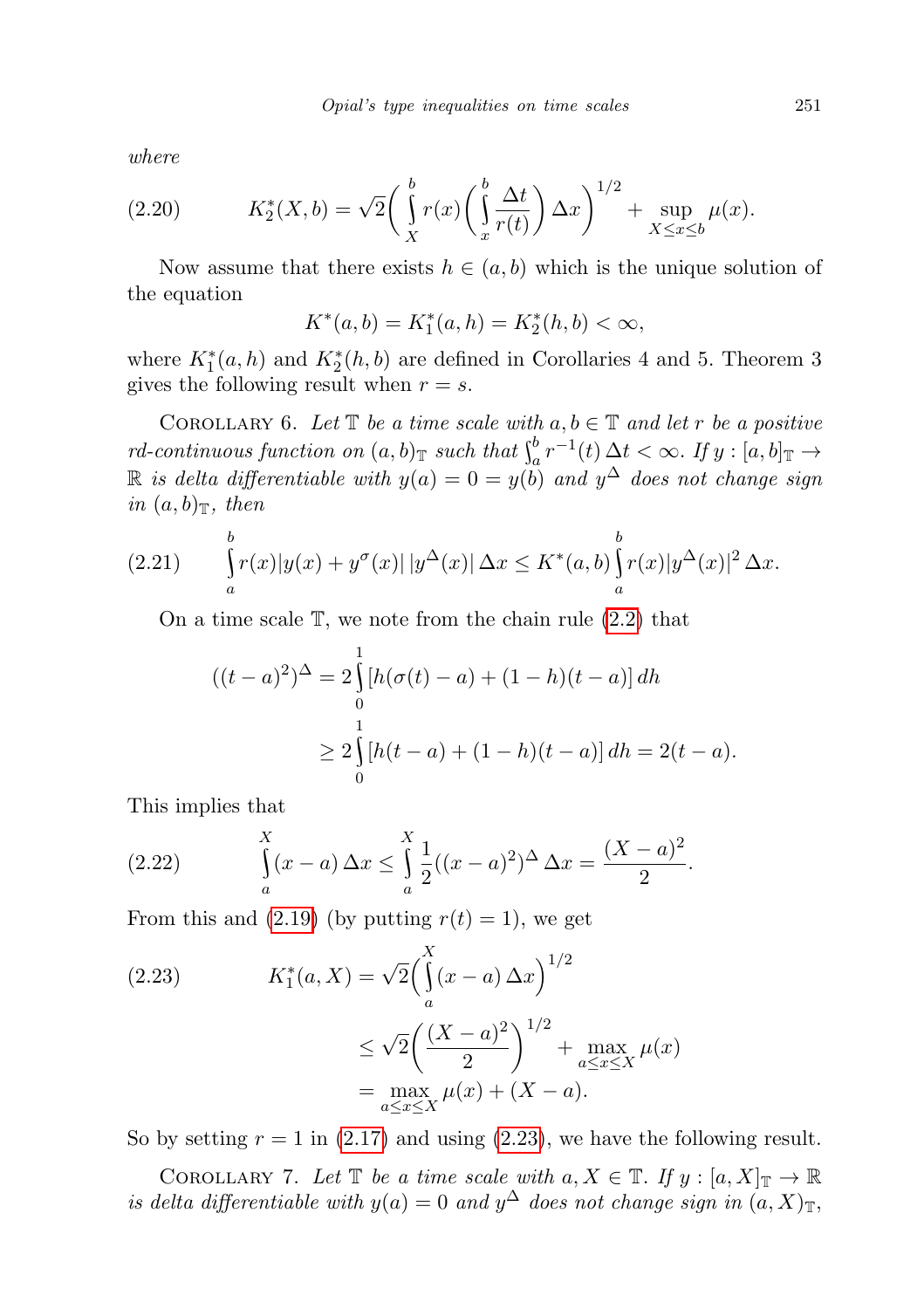then

$$
(2.24)\int_a^X |y(x)+y^\sigma(x)| \, |y^\Delta(x)| \, \Delta x \le \left( (X-a) + \sup_{a \le x \le X} \mu(x) \right) \int_a^X |y^\Delta(x)|^2 \, \Delta x.
$$

REMARK 1. One can put  $r(t) = 1$  in Corollary 5 to obtain a result similar to Corollary 7. The details are left to the interested reader.

In Corollary 6, we note that if  $r(t) = 1$ , then the unique solution of  $(2.15)$ is  $h = (a + b)/2$ . This gives the following result.

COROLLARY 8. Let  $\mathbb T$  be a time scale with  $a, b \in \mathbb T$ . If  $y : [a, b]_{\mathbb T} \to \mathbb R$ is delta differentiable with  $y(a) = 0 = y(b)$  and  $y^{\Delta}$  does not change sign in  $(a, b)$ <sub>T</sub>, then

<span id="page-9-0"></span>
$$
(2.25) \quad \int_{a}^{b} |y(x) + y^{\sigma}(x)| \, |y^{\Delta}(x)| \, \Delta x \le \left(\frac{b-a}{2} + \sup_{a \le x \le b} \mu(x)\right) \int_{a}^{b} |y^{\Delta}(x)|^2 \, \Delta x.
$$

REMARK 2. In Corollary 8 if  $\mathbb{T} = \mathbb{R}$ , then  $\mu(x) = 0$ ,  $\sigma(x) = x$ ,  $y(x) =$  $y^{\sigma}(x)$  and the inequality [\(2.25\)](#page-9-0) reduces to the original Opial inequality [\(1.1\)](#page-0-0).

3. Applications. In this section, we will apply the Opial inequalities proved in Section 2 to obtain some results related to problems (i)–(iii) above for equation [\(1.8\)](#page-2-0).

THEOREM 9. Assume that  $r$  is a positive rd-continuous function on  $(\alpha, \beta)_{\mathbb{T}}$  such that  $\int_a^X r^{-1}(t) \Delta t < \infty$ . Suppose y is a nontrivial solution of [\(1](#page-2-0).8). If  $y(\alpha) = y^{\Delta}(\beta) = 0$ , then

<span id="page-9-1"></span>(3.1) 
$$
\sqrt{2}\left(\int_{\alpha}^{\beta}\frac{Q^2(t)}{r(t)}\left(\int_{\alpha}^{t}\frac{\Delta u}{r(u)}\right)\Delta t\right)^{1/2}+\sup_{\alpha\leq t\leq\beta}\mu(t)\left|\frac{Q(t)}{r(t)}\right|\geq 1,
$$

where  $Q(t) = \int_t^\beta q(s) \, \Delta s$ . If  $y^\Delta(\alpha) = y(\beta) = 0$ , then

<span id="page-9-2"></span>(3.2) 
$$
\sqrt{2}\left(\int_{\alpha}^{\beta}\frac{Q^2(t)}{r(t)}\left(\int_{t}^{\beta}\frac{\Delta u}{r(u)}\right)\Delta t\right)^{1/2}+\sup_{\alpha\leq t\leq\beta}\mu(t)\left|\frac{Q(t)}{r(t)}\right|\geq 1,
$$

where  $Q(t) = \int_{\alpha}^{t} q(s) \, \Delta s$ .

*Proof.* We prove [\(3.1\)](#page-9-1). Multiplying [\(1.8\)](#page-2-0) by  $y^{\sigma}$  and integrating by parts, we have

$$
\int_{\alpha}^{\beta} y^{\sigma}(t)(r(t)y^{\Delta}(t))^{\Delta} \Delta t = y(t)r(t)y^{\Delta}(t)|_{\alpha}^{\beta} - \int_{\alpha}^{\beta} r(t)(y^{\Delta}(t))^2 \Delta t
$$

$$
= -\int_{\alpha}^{\beta} q(t)(y^{\sigma}(t))^2 \Delta t.
$$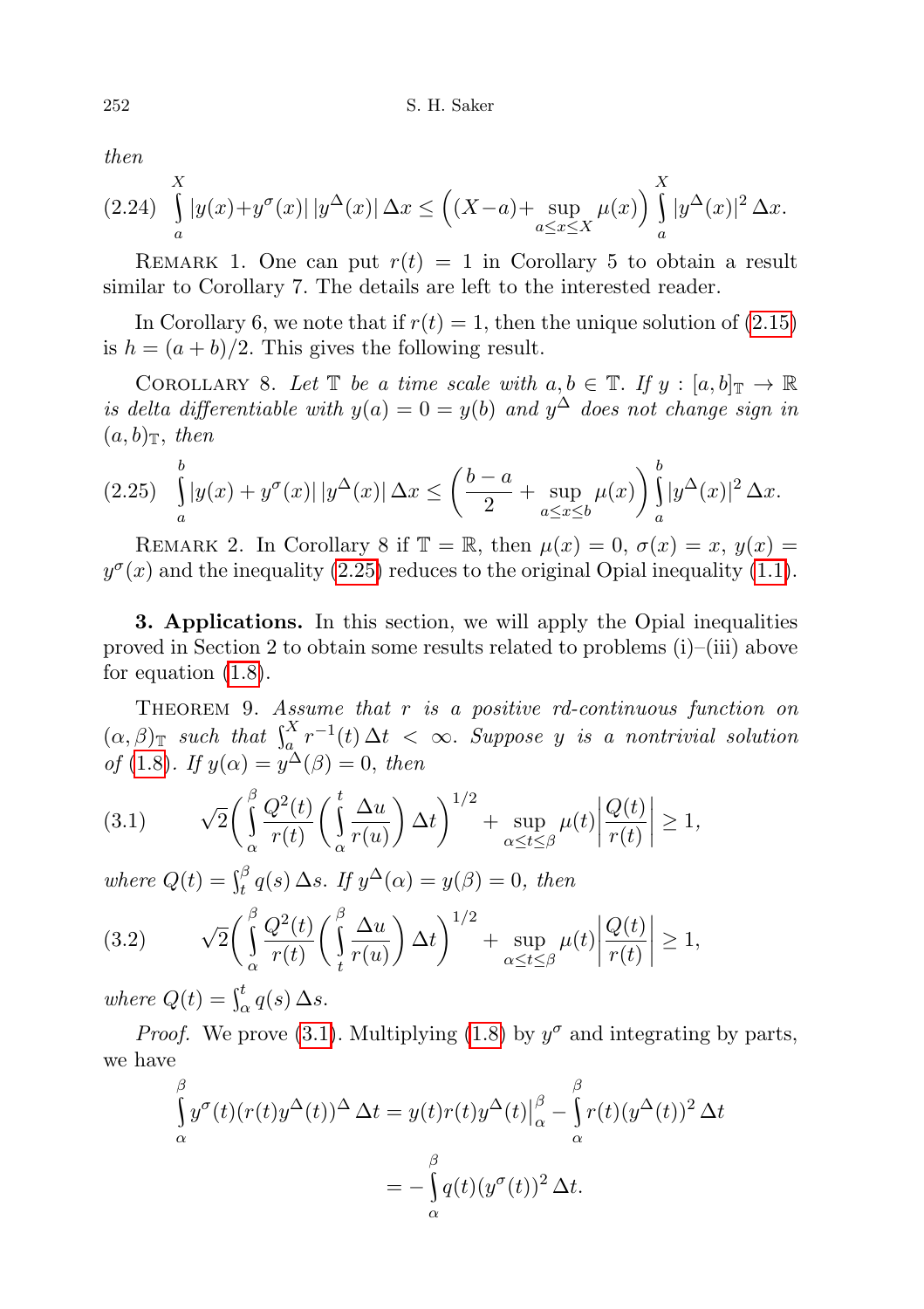Using the assumptions  $y(\alpha) = y^{\Delta}(\beta) = 0$  and  $Q(t) = \int_t^{\beta} q(s) \Delta s$ , we get

$$
\int_{\alpha}^{\beta} r(t)(y^{\Delta}(t))^2 \,\Delta t = \int_{\alpha}^{\beta} q(t)(y^{\sigma}(t))^2 \,\Delta t = -\int_{\alpha}^{\beta} Q^{\Delta}(t)(y^{\sigma}(t))^2 \,\Delta t.
$$

Integrating the right hand side by parts and using the fact that  $y(\alpha) = 0$  $= Q(\beta)$ , we see that

$$
\int_{\alpha}^{\beta} r(t)(y^{\Delta}(t))^2 \,\Delta t = \int_{\alpha}^{\beta} Q(t)(y(t) + y^{\sigma}(t))y^{\Delta}(t) \,\Delta t
$$
\n
$$
\leq \int_{\alpha}^{\beta} |Q(t)| \, |y(t) + y^{\sigma}(t)| \, |y^{\Delta}(t)| \,\Delta t.
$$

Applying the inequality  $(2.3)$  with  $s = Q$ , we have

$$
\int_{\alpha}^{\beta} r(t)(y^{\Delta}(t))^2 \,\Delta t \leq \left[\sqrt{2}\left(\int_{\alpha}^{\beta} \frac{Q^2(t)}{r(t)}\left(\int_{\alpha}^{t} \frac{\Delta u}{r(u)}\right) \Delta t\right)^{1/2} + \sup_{\alpha \leq t \leq \beta} \mu(t) \left|\frac{Q(t)}{r(t)}\right|\right] \times \int_{\alpha}^{\beta} r(t)|y^{\Delta}(t)|^2 \,\Delta t.
$$

This implies  $(3.1)$ . The proof of  $(3.2)$  is similar by using Theorem 2 instead of Theorem 1.  $\blacksquare$ 

As a special case of Theorem 9, when  $r(t) = 1$ , we have the following results for equation [\(1.6\)](#page-1-2), different from those results obtained by Karpuz, Kaymakçalan and Öcalan in [\[14\]](#page-17-1).

COROLLARY 10. Suppose y is a nontrivial solution of (1.[6\)](#page-1-2). If  $y(\alpha) =$  $y^{\Delta}(\beta) = 0$ , then

$$
\sqrt{2}\left(\int_{\alpha}^{\beta} Q^2(t)(t-\alpha)\,\Delta t\right)^{1/2} + \sup_{\alpha \le t \le \beta} \mu(t)|Q(t)| \ge 1,
$$

where  $Q(t) = \int_t^\beta q(s) \Delta s$ . If  $y^\Delta(\alpha) = y(\beta) = 0$ , then

<span id="page-10-0"></span>
$$
\sqrt{2}\left(\int_{\alpha}^{\beta} Q^2(t)(\beta - t) \Delta t\right)^{1/2} + \sup_{\alpha \le t \le \beta} \mu(t)|Q(t)| \ge 1,
$$

where  $Q(t) = \int_{\alpha}^{t} q(s) \, \Delta s$ .

REMARK 3. Note that if  $\mathbb{T} = \mathbb{R}$ , then  $\mu(t) = 0$  and equation [\(1.8\)](#page-2-0) (when  $r(t) = 1$ ) becomes

(3.3) 
$$
y''(t) + q(t)y(t) = 0.
$$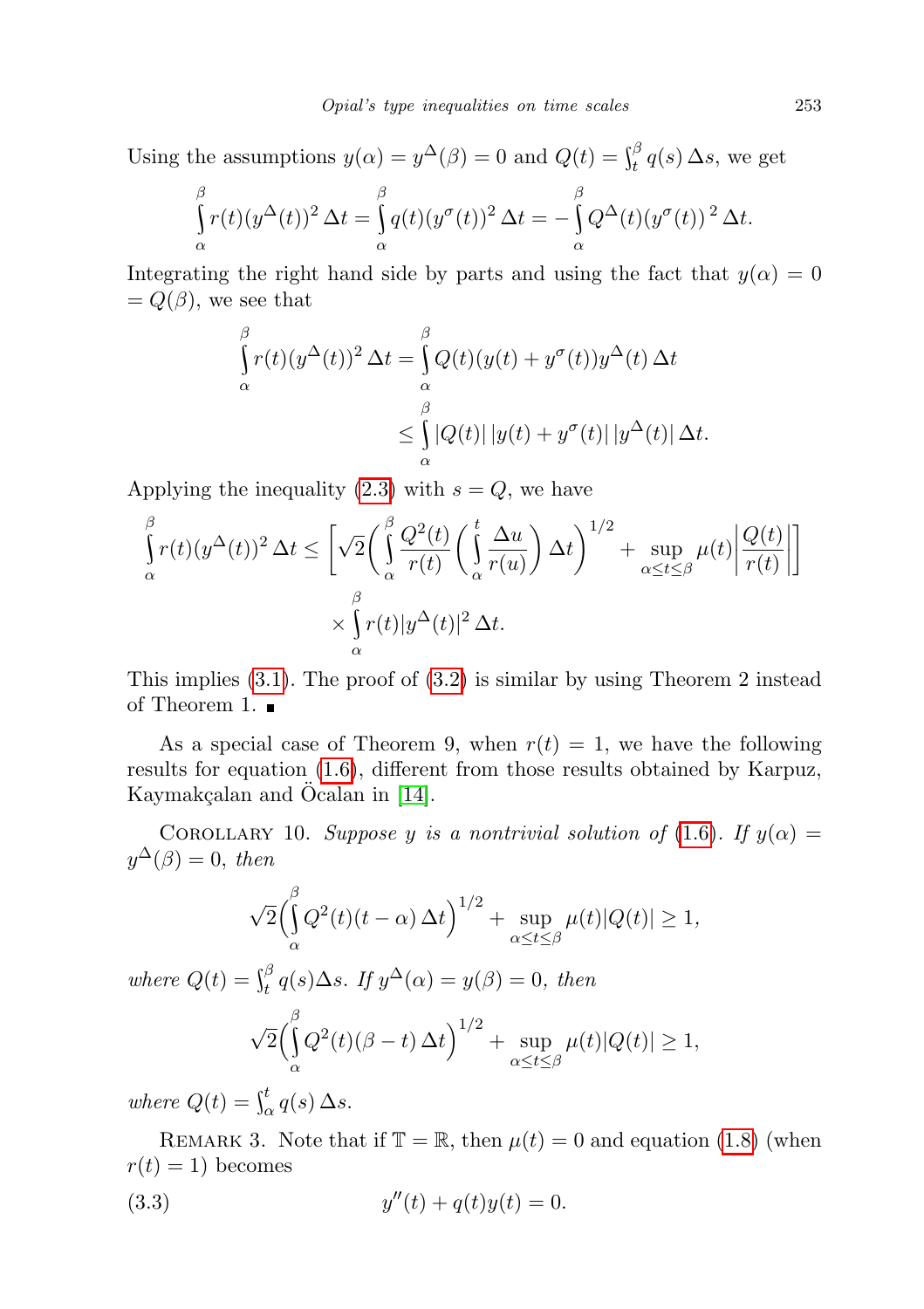In this case Corollary 10 reduces to the following result obtained by Brown and Hinton [\[8\]](#page-17-15).

COROLLARY 11 ([\[8\]](#page-17-15)). If y is a solution of (3.[3\)](#page-10-0) such that  $y(\alpha) = y'(\beta)$  $= 0$ , then

(3.4) 
$$
2\int_{\alpha}^{\beta} Q^2(s)(s-\alpha) ds > 1,
$$

where  $Q(t) = \int_t^\beta q(s) ds$ . If instead  $y'(\alpha) = y(\beta) = 0$ , then

(3.5) 
$$
2\int_{\alpha}^{\beta} Q^2(s)(\beta - s) ds > 1,
$$

where  $Q(t) = \int_{\alpha}^{t} q(s) ds$ .

REMARK 4. Note that if  $\mathbb{T} = \mathbb{N}$ , then  $\mu(t) = 1$  and equation [\(1.8\)](#page-2-0) (when  $r(t) = 1$ ) becomes

(3.6) 
$$
\Delta^2 y(n) + q(n)y(n+1) = 0,
$$

and Corollary 10 reduces to the following result.

COROLLARY 12. If y is a solution of [\(3](#page-11-0).6) such that  $y(\alpha) = \Delta y(\beta) = 0$ , then

<span id="page-11-0"></span>
$$
\sqrt{2}\left(\sum_{n=\alpha+1}^{\beta-1} (Q(n))^2(n-\alpha)\right)^{1/2} + \sup_{\alpha \le n \le \beta} |Q(n)| > 1,
$$

where  $Q(n) = \sum_{s=n}^{\beta-1} q(s)$ . If instead  $\Delta y(\alpha) = y(\beta) = 0$ , then √  $\frac{\beta-1}{2}$  $n=\alpha$  $(Q(n))^{2}(\beta - n)^{1/2} + \sup$  $\alpha \leq n \leq \beta$  $|Q(n)| > 1,$ 

where  $Q(n) = \sum_{s=\alpha}^{n-1} q(s)$ .

THEOREM 13. Assume that  $r$  is a positive rd-continuous function on  $(\alpha, \beta)_{\mathbb{T}}$  such that  $\int_a^X r^{-1}(t) \Delta t < \infty$ . Suppose that y is a nontrivial solution of [\(1](#page-2-0).8). If  $y(\alpha) = y^{\Delta}(\beta) = 0$ , then

<span id="page-11-1"></span>
$$
(3.7) \qquad \sup_{\alpha \le t \le \beta} \left| \frac{Q(t)}{r(t)} \right| \left[ \sqrt{2} \left( \int_{\alpha}^{\beta} \frac{1}{r(t)} \left( \int_{\alpha}^{t} \frac{\Delta u}{r(u)} \right) \Delta t \right)^{1/2} + \sup_{\alpha \le t \le \beta} \mu(t) \right] \ge 1,
$$

where  $Q(t) = \int_t^\beta q(s) \, \Delta s$ . If  $y^\Delta(\alpha) = y(\beta) = 0$ , then

<span id="page-11-2"></span>
$$
(3.8) \qquad \sup_{\alpha \le t \le \beta} \left| \frac{Q(t)}{r(t)} \right| \left[ \sqrt{2} \left( \int_{\alpha}^{\beta} \frac{1}{r(t)} \left( \int_{t}^{\beta} \frac{\Delta u}{r(u)} \right) \Delta t \right)^{1/2} + \sup_{\alpha \le t \le \beta} \mu(t) \right] \ge 1,
$$

where  $Q(t) = \int_{\alpha}^{t} q(s) \, \Delta s$ .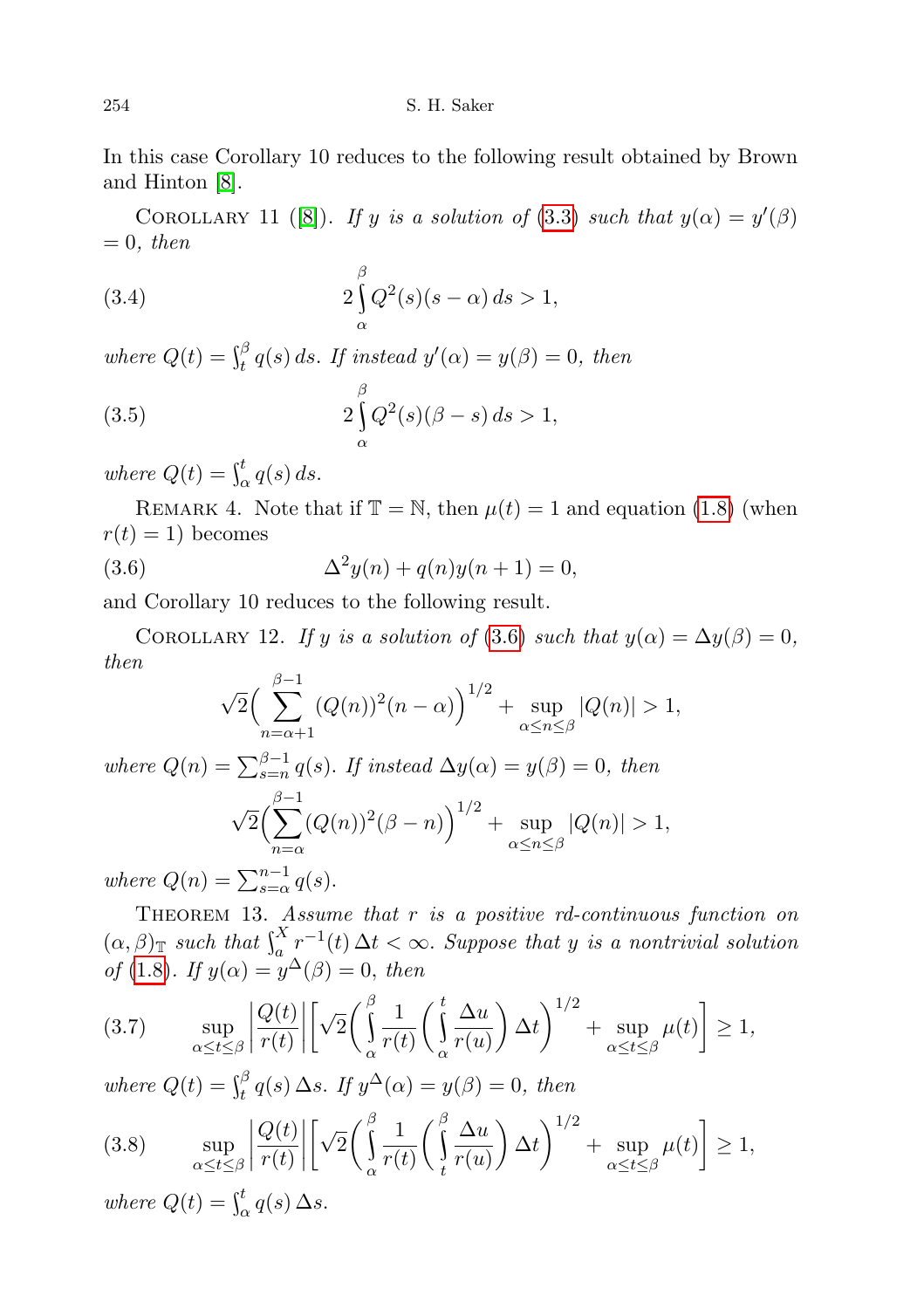*Proof.* We prove [\(3.7\)](#page-11-1). Multiplying [\(1.8\)](#page-2-0) by  $y^{\sigma}$  and integrating by parts as in the proof of Theorem 9 we get

$$
\int_{\alpha}^{\beta} r(t)(y^{\Delta}(t))^2 \,\Delta t = \int_{\alpha}^{\beta} q(t)(y^{\sigma}(t))^2 \,\Delta t = -\int_{\alpha}^{\beta} Q^{\Delta}(t)(y^{\sigma}(t))^2 \,\Delta t.
$$

Integrating the right hand side by parts and using the fact that  $y(\alpha) = 0$  $= Q(\beta)$ , we see that

$$
\int_{\alpha}^{\beta} r(t)(y^{\Delta}(t))^2 \,\Delta t \leq \int_{\alpha}^{\beta} |Q(t)| |y(t) + y^{\sigma}(t)| |y^{\Delta}(t)| \,\Delta t
$$
\n
$$
\leq \sup_{\alpha \leq t \leq \beta} \left| \frac{Q(t)}{r(t)} \right|_{\alpha}^{\beta} r(t) |y(t) + y^{\sigma}(t)| |y^{\Delta}(t)| \,\Delta t.
$$

Applying [\(2.17\)](#page-7-2) with [\(2.18\)](#page-7-3) and cancelling the term  $\int_{\alpha}^{\beta} r(t)(y^{\Delta}(t))^2 \Delta t$ , we get [\(3.7\)](#page-11-1). The proof of [\(3.8\)](#page-11-2) is similar by using Corollary 5 instead of Corol $lary 4.$ 

As a special case of Theorem 13, when  $r(t) = 1$ , we have the following result.

COROLLARY 14. Suppose that y is a nontrivial solution of [\(1](#page-1-2).6). If  $y(\alpha)$  $=y^{\Delta}(\beta)=0$ , then

$$
\sup_{\alpha \le t \le \beta} |Q(t)| \Big[ (\beta - \alpha) + \sup_{\alpha \le t \le \beta} \mu(t) \Big] \ge 1,
$$

where  $Q(t) = \int_t^\beta q(s) \, \Delta s$ . If  $y^\Delta(\alpha) = y(\beta) = 0$ , then sup  $\alpha \leq t \leq \beta$  $|Q(t)|[(\beta-\alpha)+\sup$  $\alpha \leq t \leq \beta$  $\mu(t)\big] \geq 1,$ 

where  $Q(t) = \int_{\alpha}^{t} q(s) \, \Delta s$ .

When  $\mathbb{T} = \mathbb{R}$  we see that  $\mu(t) = 0$ , and as a special case of Corollary 14, we have the following result due to Harris and Kong [\[9\]](#page-17-14) for the second order differential equation [\(3.3\)](#page-10-0).

COROLLARY 15 ([\[9\]](#page-17-14)). Suppose that y is a nontrivial solution of  $(3.3)$  $(3.3)$ . If  $y(\alpha) = y'(\beta) = 0$ , then

(3.9) 
$$
(\beta - \alpha) \sup_{\alpha \le t \le \beta} \left| \int_t^{\beta} q(s) ds \right| \ge 1.
$$

If  $y'(\alpha) = y(\beta) = 0$ , then

(3.10) 
$$
(\beta - \alpha) \sup_{\alpha \le t \le \beta} \left| \int_{\alpha}^{t} q(s) ds \right| \ge 1,
$$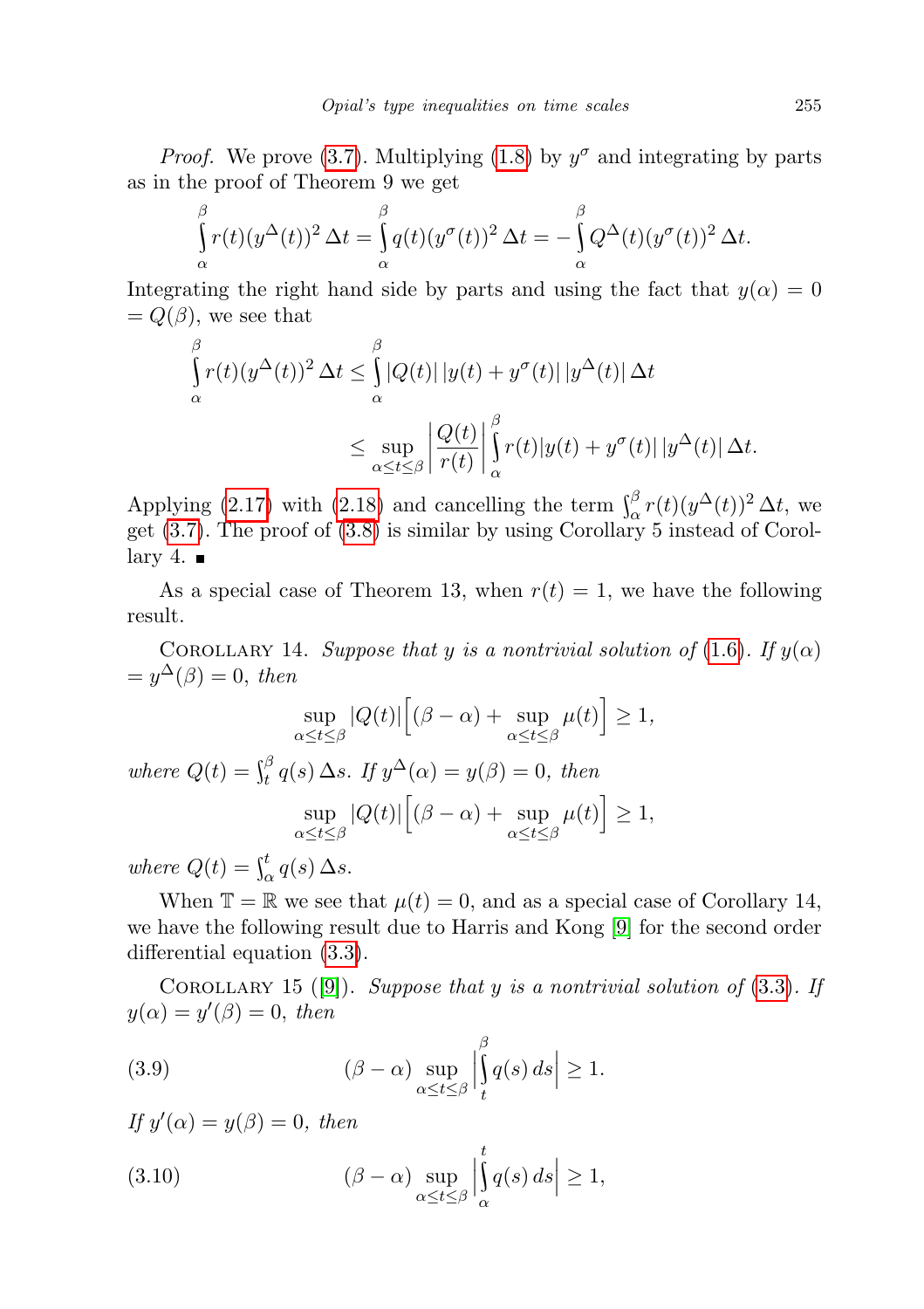When  $\mathbb{T} = \mathbb{N}$ , we see that  $\mu(t) = 1$  and as a special case of Corollary 14 we have the following result for the second order difference equation [\(3.6\)](#page-11-0).

COROLLARY 16. If y is a solution of [\(3](#page-11-0).6) such that  $y(\alpha) = \Delta y(\beta) = 0$ , then

$$
\sup_{\alpha \le n \le \beta} |Q(n)|(\beta + 1 - \alpha) > 1,
$$

where  $Q(n) = \sum_{s=n}^{\beta-1} q(s)$ . If instead  $\Delta y(a) = y(b) = 0$ , then sup  $\alpha \leq n \leq \beta$  $|Q(n)|(\beta + 1 - \alpha) > 1,$ 

where  $Q(n) = \sum_{s=\alpha}^{n-1} q(s)$ .

REMARK 5. Note that application of  $(2.3)$  allows us to use an arbitrary anti-derivative Q in the above arguments.

Remark 6. The above results yield sufficient conditions for disfocality of [\(1.8\)](#page-2-0), i.e., conditions ensuring that there does not exist a nontrivial solution y satisfying either  $y(\alpha) = y^{\Delta}(\beta) = 0$  or  $y^{\Delta}(\alpha) = y(\beta) = 0$ .

Our concern now is to determine a lower bound for the distance between consecutive generalized zeros of solutions of [\(1.8\)](#page-2-0). Perhaps the best known existence result of this type for the dynamic equation  $(1.6)$  on a time scale  $\mathbb T$ is due to Bohner et al. [\[4\]](#page-17-16). In particular they extended the classical Lyapunov inequality (see [\[15\]](#page-17-17)) and proved that if  $y(t)$  is a solution of [\(1.6\)](#page-1-2) with  $y(\alpha) =$  $y(\beta) = 0 \ (\alpha < \beta)$  then

<span id="page-13-1"></span>
$$
\int_{\alpha}^{\beta} q(t) \, \Delta t > \frac{4}{f(d)},
$$

where  $q(t)$  is a positive rd-continuous function defined on  $\mathbb{T}$ ,  $f(d)$  =  $(d - \alpha)(d - \beta)$ , and d is the element of T closest to the midpoint of  $\alpha, \beta$ . As a particular case they derived that

(3.11) 
$$
\int_{\alpha}^{\beta} q(t) \, \Delta t > \frac{4}{\beta - \alpha}.
$$

In the following, we assume that there exists a unique  $h \in [\alpha, \beta]_{\mathbb{T}}$  such that

<span id="page-13-0"></span>(3.12) 
$$
\int_{\alpha}^{h} \frac{\Delta t}{r(t)} = \int_{h}^{\beta} \frac{\Delta t}{r(t)} \quad \text{with} \quad \int_{\alpha}^{\beta} \frac{\Delta t}{r(t)} < \infty.
$$

Note again that when  $r(t) = 1$ , we have  $h - \alpha = \beta - h$ . So the unique solution is  $h = (\alpha + \beta)/2$ .

THEOREM 17. Assume that (3.[12\)](#page-13-0) holds and  $Q^{\Delta}(t) = q(t)$ . Suppose that y is a nontrivial solution of (1.[8\)](#page-2-0) and  $y^{\Delta}(t)$  does not change sign in  $(\alpha,\beta)_{\mathbb{T}}.$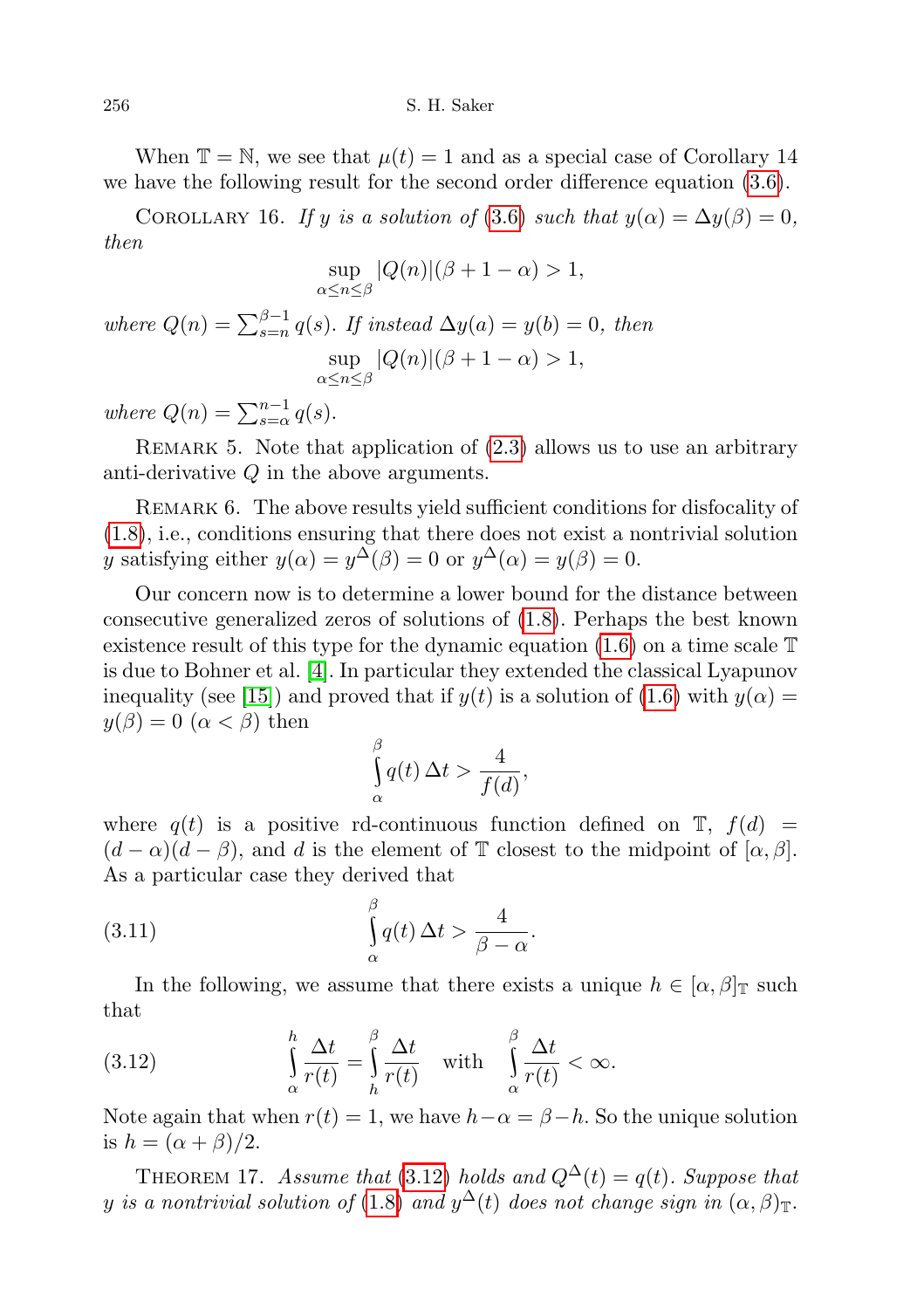<span id="page-14-0"></span>
$$
If y(\alpha) = y(\beta) = 0, then
$$
  
(3.13) 
$$
\sqrt{2} \left( \int_{\alpha}^{\beta} \frac{Q^2(t)}{r(t)} \left( \int_{\alpha}^{h} \frac{\Delta u}{r(u)} \right) \Delta t \right)^{1/2} + \sup_{\alpha \le t \le \beta} \mu(t) \left| \frac{Q(t)}{r(t)} \right| \ge 1.
$$

*Proof.* As in the proof of Theorem 13, by multiplying [\(1.8\)](#page-2-0) by  $y^{\sigma}(t)$ , integrating by parts and using  $y(\alpha) = y(\beta) = 0$ , we have

(3.14) 
$$
\int_{\alpha}^{\beta} r(t)|y^{\Delta}(t)|^2 dt \leq \int_{\alpha}^{\beta} |Q(t)| |y(t) + y^{\sigma}(t)|^{\gamma} |y^{\Delta}(t)| dt.
$$

Applying [\(2.16\)](#page-7-4), we get

$$
\int_{\alpha}^{\beta} r(t)|y^{\Delta}(t)|^2 dt \leq K(\alpha, \beta) \int_{\alpha}^{\beta} r(t)|y^{\Delta}(t)|^2 dt,
$$

where  $K(\alpha, \beta)$  is as in [\(2.15\)](#page-7-0). Cancelling  $\int_{\alpha}^{\beta} r(t)|y^{\Delta}(t)|^2 \Delta t$ , we get [\(3.13\)](#page-14-0).

As a special case of Theorem 17 when  $r(t) = 1$  (note that in this case  $h = (\alpha + \beta)/2)$ , we have the following result for equation [\(1.6\)](#page-1-2).

THEOREM 18. Assume that  $Q^{\Delta}(t) = q(t)$ . Suppose that y is a nontrivial solution of [\(1](#page-1-2).6) and  $y^{\Delta}(t)$  does not change sign in  $(\alpha, \beta)$  T. If  $y(\alpha) = y(\beta)$  $= 0$ , then

$$
\sqrt{\beta-\alpha}\Big(\int_{\alpha}^{\beta} Q^2(t)\,\Delta t\Big)^{1/2} + \sup_{\alpha \le t \le \beta} \mu(t)|Q(t)| \ge 1.
$$

As special cases of Theorem 18, when  $\mathbb{T} = \mathbb{R}$  and  $\mathbb{T} = \mathbb{N}$ , we have the following results for the second order differential equation [\(3.3\)](#page-10-0) and second order difference equation [\(3.6\)](#page-11-0).

COROLLARY 19. Assume that  $Q'(t) = q(t)$ . Suppose that y is a nontrivial solution of [\(3](#page-10-0).3) and  $y'(t)$  does not change sign in  $(\alpha, \beta)$ . If  $y(\alpha) = y(\beta) = 0$ , then

(3.15) 
$$
\int_{\alpha}^{\beta} \left(\int_{\alpha}^{t} q(u) du\right)^{2} dt \ge \frac{1}{\beta - \alpha}.
$$

COROLLARY 20. Assume that  $\Delta Q(n) = q(n)$ . Suppose that y is a non-trivial solution of [\(3](#page-11-0).6) and  $\Delta y(n)$  does not change sign in  $(\alpha, \beta)$ . If  $y(\alpha) =$  $y(\beta) = 0$ , then

<span id="page-14-1"></span>
$$
\sqrt{\beta-\alpha} \Biggl( \sum_{n=\alpha}^{n-1} Q^2(n) \Biggr)^{1/2} + \sup_{\alpha \le n \le \beta} |Q(n)| \ge 1.
$$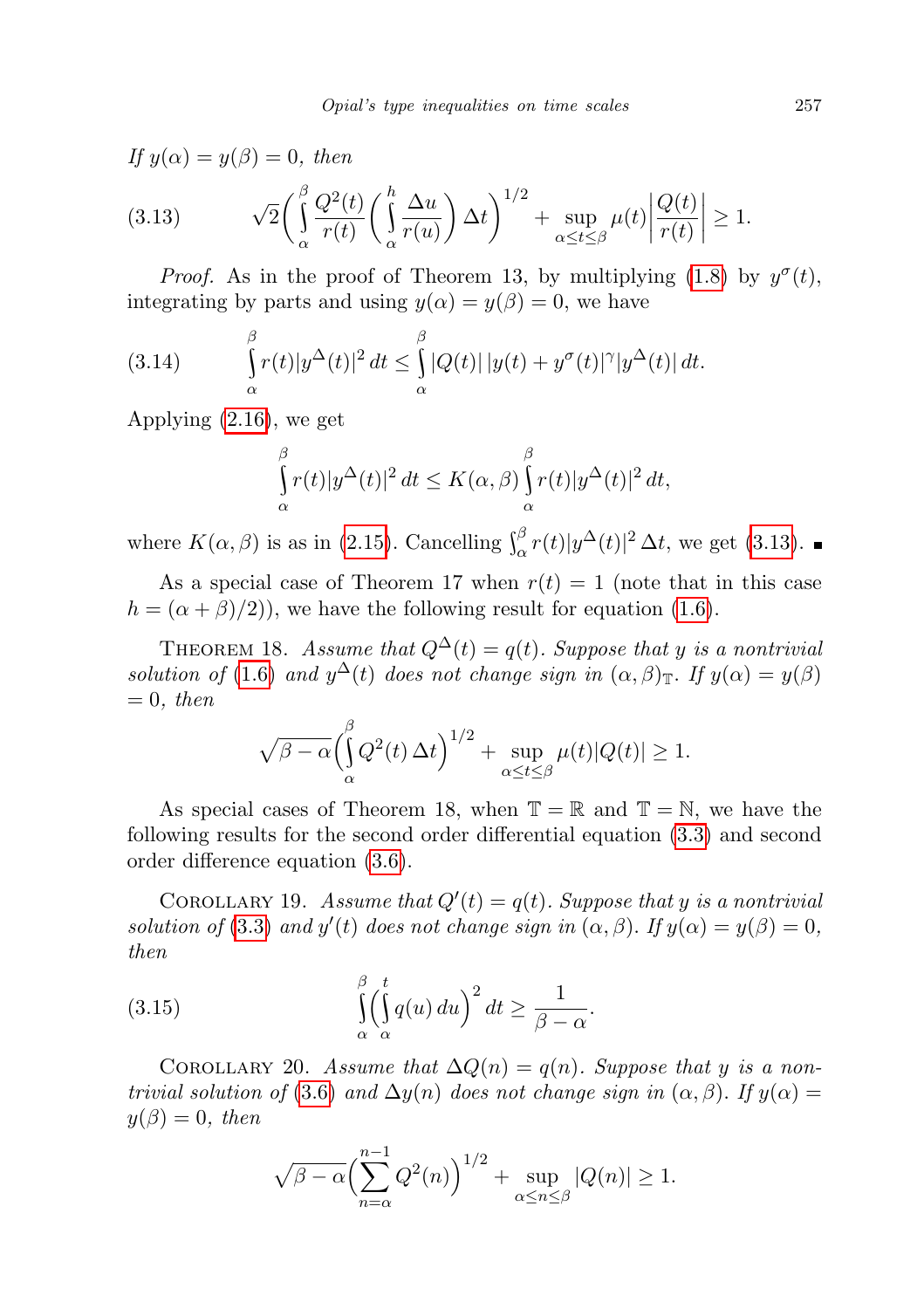258 S. H. Saker

REMARK 7. We mentioned here that inequality  $(3.15)$  is different from [\(3.11\)](#page-13-1) and improve the inequality

$$
\iint_{\alpha}^{\beta} \left( \int_{\alpha}^{t} q(u) du \right)^{2} dt - \frac{1}{\beta - \alpha} \left( \int_{\alpha}^{\beta} \left( \int_{\alpha}^{t} q(u) du \right) dt \right)^{2} \ge \frac{\pi^{2}}{8(\beta - \alpha)},
$$

obtained by Brown and Hinton [\[8,](#page-17-15) Corollary 4.2] for equation [\(3.3\)](#page-10-0).

As an application, we will show how Opial and Wirtinger inequalities may be used to find a lower bound for the smallest eigenvalue of a Sturm– Liouville eigenvalue problem on a time scale T. For more details on Sturm– Liouville problems, we refer the reader to [\[2\]](#page-16-1). Consider the Sturm–Liouville eigenvalue problem

<span id="page-15-0"></span>(3.16) 
$$
-y^{\Delta \Delta}(t) + q(t)y^{\sigma}(t) = \lambda y^{\sigma}(t), \quad y(0) = y(\beta) = 0,
$$

where q is an rd-continuous function and  $\lambda$  is a constant and assume that  $\lambda_0$  is the smallest eigenvalue of [\(3.16\)](#page-15-0). Our main aim is to find a lower bound of  $\lambda_0$ . To find it, we will apply the Opial type inequality [\(2.16\)](#page-7-4) and a Wirtinger inequality due to Hilscher [\[11\]](#page-17-18),

<span id="page-15-1"></span>(3.17) 
$$
\int_{\alpha}^{\beta} \frac{M(t)M^{\sigma}(t)}{|M^{\Delta}(t)|} (y^{\Delta}(t))^2 \Delta t \geq \frac{1}{\psi^2} \int_{\alpha}^{\beta} |M^{\Delta}(t)| (y^{\sigma}(t))^2 \Delta t,
$$

for a positive function  $M \in C^1_{\rm rd}(\mathbb{I})$  with either  $M^{\Delta}(t) > 0$  or  $M^{\Delta}(t) < 0$ on  $\mathbb{I}, y \in C^1_{\text{rd}}(\mathbb{I})$  with  $y(\alpha) = 0 = y(\beta)$ , for  $\mathbb{I} = [\alpha, \beta]_{\mathbb{T}} \subset \mathbb{T}$  and

$$
\psi = \left(\sup_{t \in \mathbb{I}^k} \frac{M(t)}{M^{\sigma}(t)}\right)^{1/2} + \left(\sup_{t \in \mathbb{I}^k} \frac{\mu(t)|M^{\Delta}(t)|}{M^{\sigma}(t)} + \sup_{t \in \mathbb{I}^k} \frac{M(t)}{M^{\sigma}(t)}\right)^{1/2}.
$$

We denote

$$
A(Q) = \sqrt{\beta - \alpha} \left( \int_{\alpha}^{\beta} Q^2(t) \, \Delta t \right)^{1/2} + \sup_{\alpha \le t \le \beta} \mu(t) |Q(t)|.
$$

THEOREM 21. Assume that  $\lambda_0$  is the smallest eigenvalue of (3.[16\)](#page-15-0) and  $q(t) = Q^{\Delta}(t) + \gamma$ , where  $\gamma < \lambda_0$ . Then

(3.18) 
$$
|\lambda_0 - \gamma| \ge \frac{1 - A(Q)}{(1 + \sqrt{2})^2 \sigma^2(\beta)}.
$$

*Proof.* Let  $y(t)$  be an eigenfunction of [\(3.16\)](#page-15-0) corresponding to  $\lambda_0$ . Mul-tiplying [\(3.16\)](#page-15-0) by  $y^{\sigma}(t)$  and proceeding as in the proof of Theorem 9 we get

$$
-\int_{0}^{\beta} y^{\Delta\Delta} y^{\sigma}(t) \,\Delta t + \int_{0}^{\beta} q(t) (y^{\sigma}(t))^{2} \,\Delta t = \lambda_{0} \int_{0}^{\beta} (y^{\sigma}(t))^{2} \,\Delta t.
$$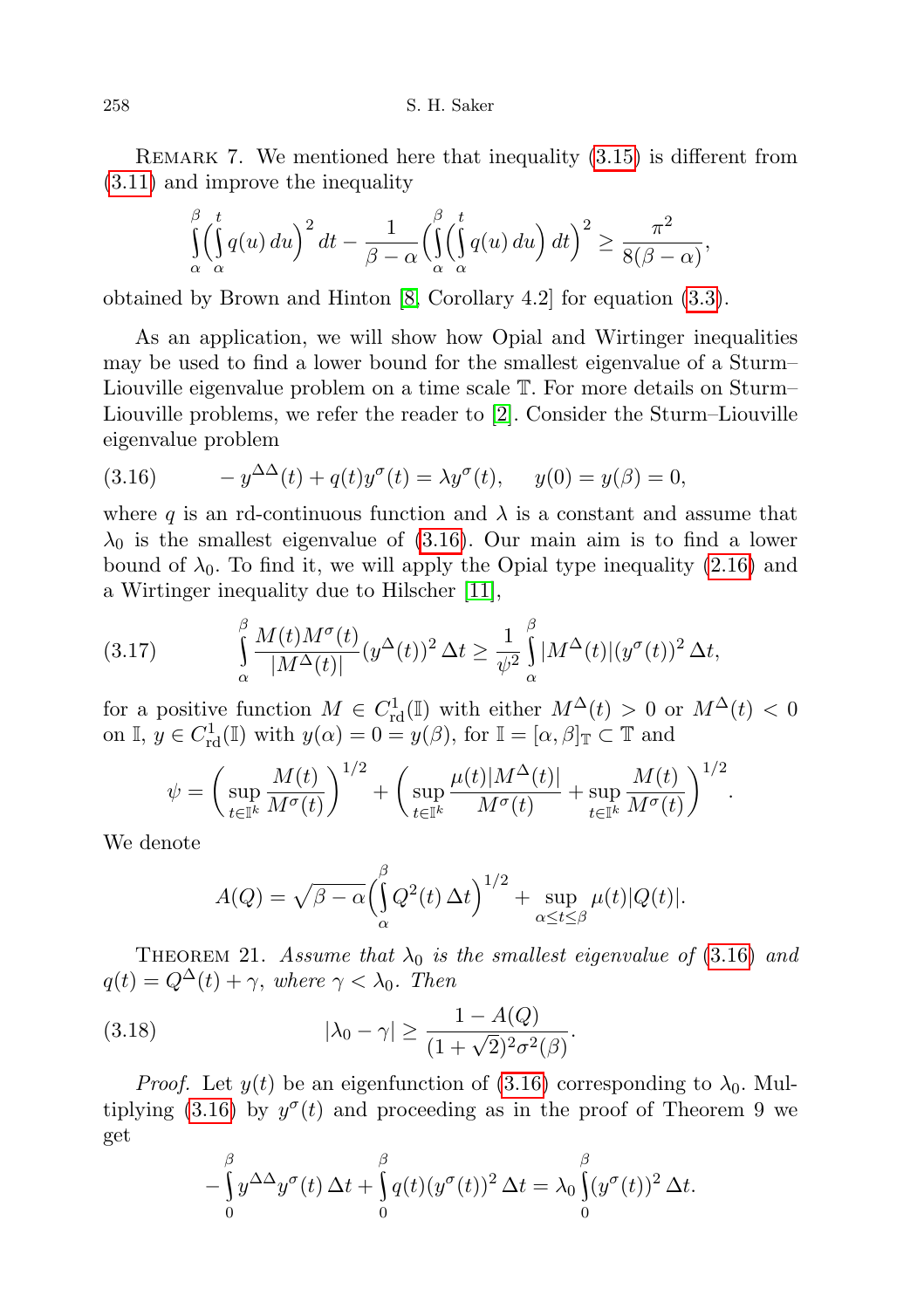This implies, after integrating by parts and using the fact that  $y(0) = y(\beta)$  $= 0$ , that

$$
(\lambda_0 - \gamma) \int_0^{\beta} (y^{\sigma}(t))^2 \,\Delta t = \int_0^{\beta} (y^{\Delta}(t))^2 \,\Delta t + \int_0^{\beta} Q^{\Delta}(t)(y^{\sigma}(t))^2 \,\Delta t
$$
  
\n
$$
= \int_0^{\beta} (y^{\Delta}(t))^2 \,\Delta t - \int_0^{\beta} Q(t)[y(t) + y^{\sigma}(t)]y^{\Delta}(t) \,\Delta t
$$
  
\n
$$
\geq \int_0^{\beta} (y^{\Delta}(t))^2 \,\Delta t - \int_0^{\beta} |Q(t)| |y(t) + y^{\sigma}(t)| |y^{\Delta}(t)| \,\Delta t.
$$

Proceeding as in the proof of Theorem 9, by applying  $(2.16)$  with  $r(t) = 1$ and  $s = Q$  to the term

$$
\int_{0}^{\beta} |Q(t)| |y(t) + y^{\sigma}(t)| |y^{\Delta}(t)| \Delta t,
$$

we obtain

$$
|\lambda_0 - \gamma| \int_0^{\beta} (y^{\sigma}(t))^2 \,\Delta t \ge \int_0^{\beta} (y^{\Delta}(t))^2 \,\Delta t - A(Q) \int_0^{\beta} |y^{\Delta}(t)|^2 \,\Delta t.
$$

Now, applying Wirtinger's inequality  $(3.17)$  with  $M(t) = t$ , we have

$$
|\lambda_0 - \gamma| \psi_1^2 \sigma^2(\beta) \int_0^\beta (y^\Delta(t))^2 \,\Delta t \ge \int_0^\beta (y^\Delta(t))^2 \,\Delta t - A(Q) \int_0^\beta (y^\Delta(t))^2 \,\Delta t,
$$

where

$$
\psi_1 = \left(\sup_{t \in \mathbb{I}^k} \frac{t}{\sigma(t)}\right)^{1/2} + \left(\sup_{t \in \mathbb{I}^k} \frac{\mu(t)}{\sigma(t)} + \sup_{t \in \mathbb{I}^k} \frac{t}{\sigma(t)}\right)^{1/2} \le 1 + \sqrt{2}.
$$

This implies that

$$
|\lambda_0 - \gamma| (1 + \sqrt{2})^2 \sigma^2(\beta) \ge 1 - A(Q). \blacksquare
$$

Acknowledgements. The author is very grateful to the anonymous referees for valuable remarks and comments which significantly contributed to the quality of the paper. This project was supported by King Saud University, Dean-ship of Scientific Research, College of Science Research Centre.

## References

- <span id="page-16-0"></span>[\[1\]](http://dx.doi.org/10.2140/pjm.2011.252.1) R. P. Agarwal, M. Bohner, D. O'Regan and S. H. Saker, Some Wirtinger-type inequalities on time scales and their applications, Pacific J. Math. 252 (2011), 1–18.
- <span id="page-16-1"></span>[\[2\]](http://dx.doi.org/10.1016/S0096-3003(98)00004-6) R. P. Agarwal, M. Bohner and P. J. Y. Wong, Sturm–Liouville eigenvalue problems on time scales, Appl. Math. Comput. 99 (1999), 153–166.